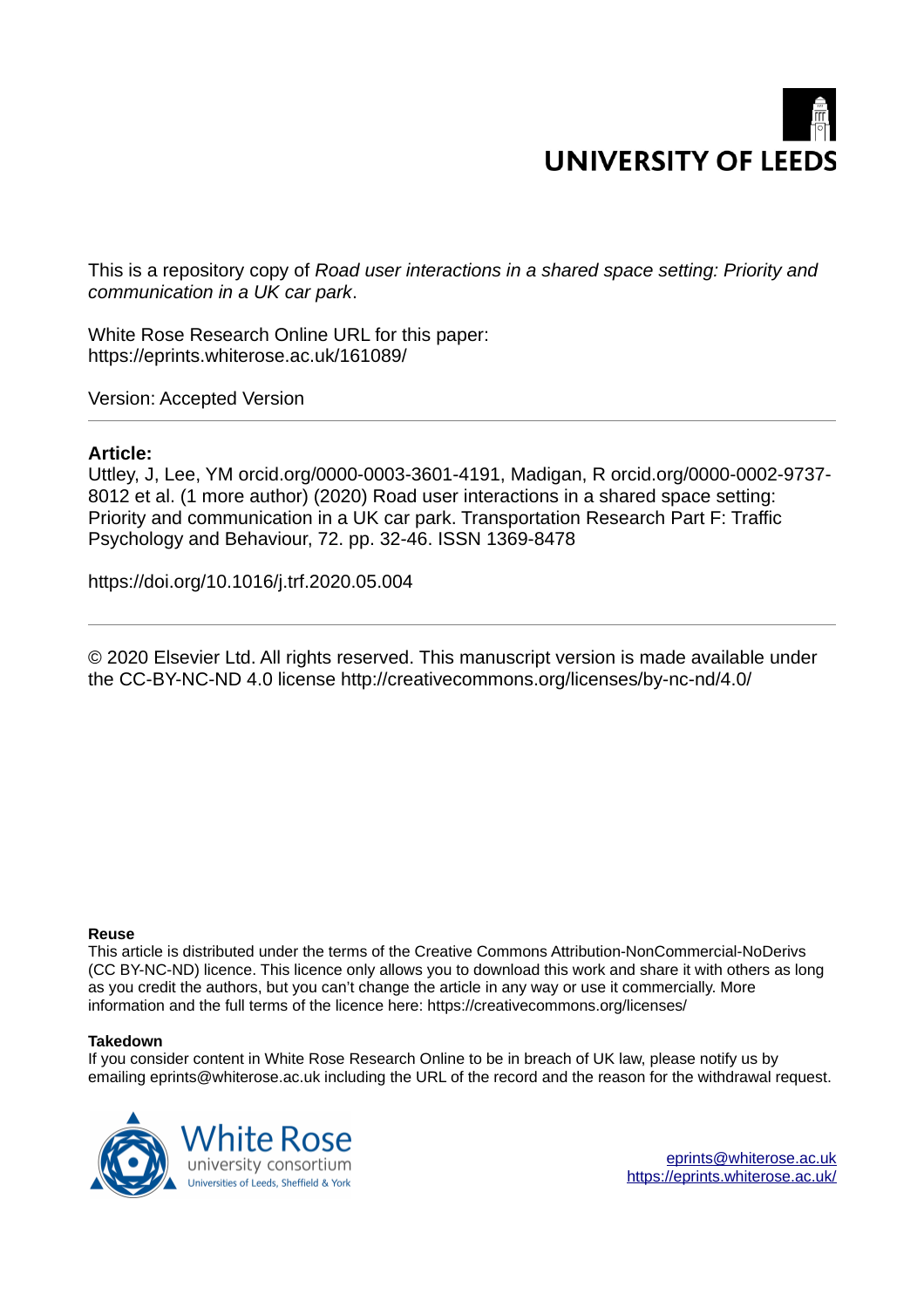**Road user interactions in a shared space setting: Priority and communication in a UK car park**  3 J Uttley<sup>1,2</sup>, Y M Lee<sup>1</sup>, R Madigan<sup>1</sup>, N Merat<sup>1</sup> 1 Institute for Transport Studies, University of Leeds, UK<br>2 School of Architecture. University of Sheffield, UK <sup>2</sup> School of Architecture, University of Sheffield, UK 

# **Abstract**

8 Appropriate communication between road users can lead to safe and efficient interactions in 9 mixed traffic. Understanding how road users communicate can support the development of effective communication methods for automated vehicles. We carried out observations of 66 pedestrian-driver and 124 driver-driver interactions in a shared space setting. Specific actions and reactions of the road users involved were recorded using a novel observation protocol. Overall, results showed that pedestrians' failure to look towards a driver created the greatest uncertainty in the interaction, with the driver slowing down, but not completely stopping, in response to pedestrians. Looking towards the driver also influenced which road user took priority in driver-driver interactions. Groups of pedestrians were more likely to be given priority than an individual pedestrian, and the use of vehicle-based signals were also associated with taking priority during an interaction. Our observations show the importance of non-verbal communication during road user interactions, highlighting it as an essential area of research in the development of automated vehicles, to allow their safe, cooperative, interactions with other road users. Observations were made on a limited number of interactions to inform challenges facing future automated vehicles. Further work should therefore be done to corroborate and extend our findings, to examine interactions between human road users and automated vehicles in shared space settings.

 **Keywords**: Road user interactions; Pedestrians; Drivers; Automated vehicles; Shared space; Priority

# **1. Introduction**

 Road traffic injuries are the eighth leading cause of death globally, and the first for people aged between 5 and 29 years (World Health Organization, 2018). Approximately 1.35 million people are killed on the world's roads each year. More than half of these deaths are amongst vulnerable road users, including pedestrians (World Health Organization, 2018). Reducing road traffic casualties is a target for many national and international agencies (e.g. World Health Organization, 2015) and is particularly important if goals to encourage greater active travel are to be realised (Department for Transport, 2017; European Cycling

Federation, 2017).

Communication between road users plays a significant role in road safety. For pedestrians,

- for example, information about a driver's intentions, actions, and planned behaviour is
- important if the pedestrian is to assess the driver's actions safely and accurately (e.g.
- Hamilton, Waterson & Snell, 2014). Research suggests that failure to understand a driver's
- behaviour may increase a pedestrian's risk of being involved in a collision. For example,
- Otte, Jansch and Haasper (2012) found that more than half of the 475 pedestrian collisions
- they analysed were caused by a lack of safety-critical information being signalled to, or
- recognised, by the pedestrian. An analysis of the underlying causes related to pedestrian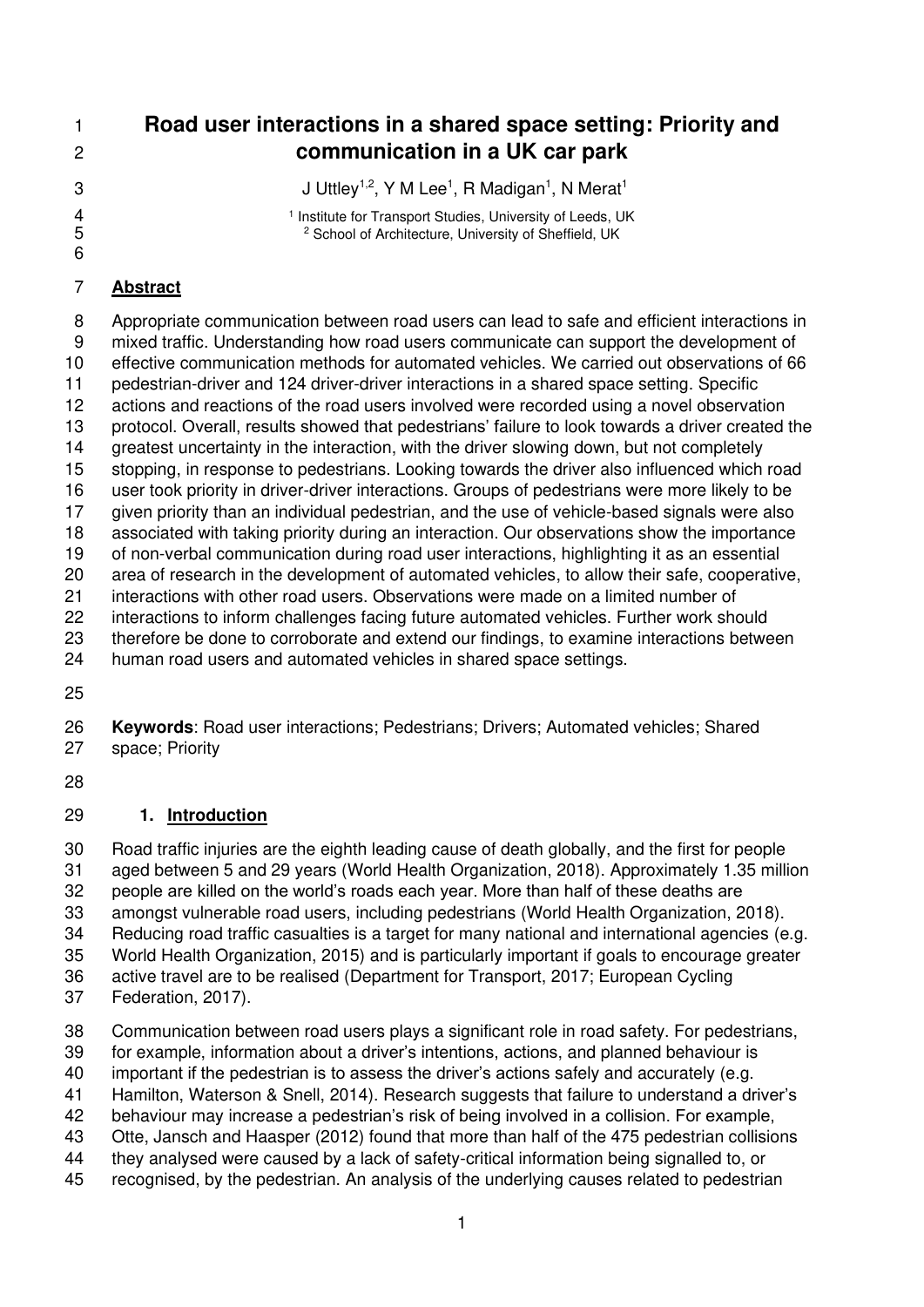collisions showed "faulty diagnosis" was an important factor in pedestrian collisions. This

meant that pedestrians had incorrectly assumed that they had been noticed by drivers

(Bjorkman et al, 2008). Other research has also confirmed the significance of

misinterpretation as a cause of collisions and incidents involving pedestrians. Habibovic and

Davidsson (2012) examined the causes of collisions involving vulnerable road users (VRUs)

and found that in 70% of cases, the VRU had seen the conflict vehicle but had

 misunderstood the traffic situation or made an inappropriate plan of action. Habibovic and Davidsson (2012) concluded that helping VRUs correctly understand traffic situations is

essential for improving road safety.

In a mixed road setting, successful communication is essential, not only for good traffic flow

 and safe pedestrian-driver interactions, but also for driver-driver interactions. The importance of nonverbal communication for safe interactions between drivers has been known for

decades, with Shor (1964), suggesting the nonverbal communication of driver intentions

emerges out of shared social expectations in different situations, with problems arising when

drivers do not have shared expectations. For instance, communication signals between

drivers can be ambiguous, leading to potential conflicts, and reducing safety if they are

misinterpreted (Risser, 1985). Vehicle-based signals are important between drivers, to show

intent and planned behaviour, for example when using the left or right indicator signal to

 change lanes (Kauffmann et al, 2018). However, vehicle-based signals and nonverbal communication between drivers can be interpreted in different ways, which can impact on

the potential safety of interactions. This is illustrated by cross-cultural variations in the

interpretation of gestures. For example, the honk of a horn may be considered as an

expression of anger or irritation in some countries, but in China it is frequently used as a

 friendly greeting, and in Southern Europe the same signal may be used alongside a rapid acceleration when a driver is merging into a gap in a lane of traffic (Farber, 2016). Receiving

feedback about driving behaviour from other drivers is shown to reduce driving violations

(Wang et al, 2015), and successful communication between drivers is thought to lead to a

more positive social driving climate and safer interactions (Zaidel, 1992).

Understanding how pedestrians and drivers communicate in an urban environment can help

us understand how to improve the safety of pedestrian-driver and driver-driver interactions.

The successful integration of automated vehicles (AVs) into the road transport system also

 requires a good understanding of how pedestrians and drivers communicate, and subsequently interact, with these new forms of transport. The Society of Automotive

Engineers (SAE) currently provides a six-stage taxonomy of driving automation (SAE levels

0 to 5), where from SAE level 3 onwards, and based on the particular operational design

domain, the vehicle (rather than driver) undertakes all aspects of driving control, including

object and event detection and response (SAE International, 2018). Therefore, it can be

argued that occupants of higher level automated vehicles are not necessarily required to

84 attend to the events of the road, and may, therefore, not engage in any communication with

85 other road users during conflict situations, for example when they are sharing the same road space. It can also be envisaged that SAE Level 4 and 5 vehicles may travel without any

occupants at all. Therefore, understanding how interactions between road users currently

 unfold will provide insights into the interaction strategies and communication requirements of AVs in the future.

In recent years, a growing body of research has focussed on the use of external Human-

Machine Interfaces (eHMI) for communicating the intentions or behaviour of AVs (e.g.

Habibovic et al, 2018; Clamann, Aubert & Cummings, 2015; Deb, Strawderman & Carruth,

2018, Hensch et al, 2019; Rettenmaier, Albers & Bengler, 2020). However, findings within

this research area are mixed. For example, Clamann, Aubert & Cummings (2015) examined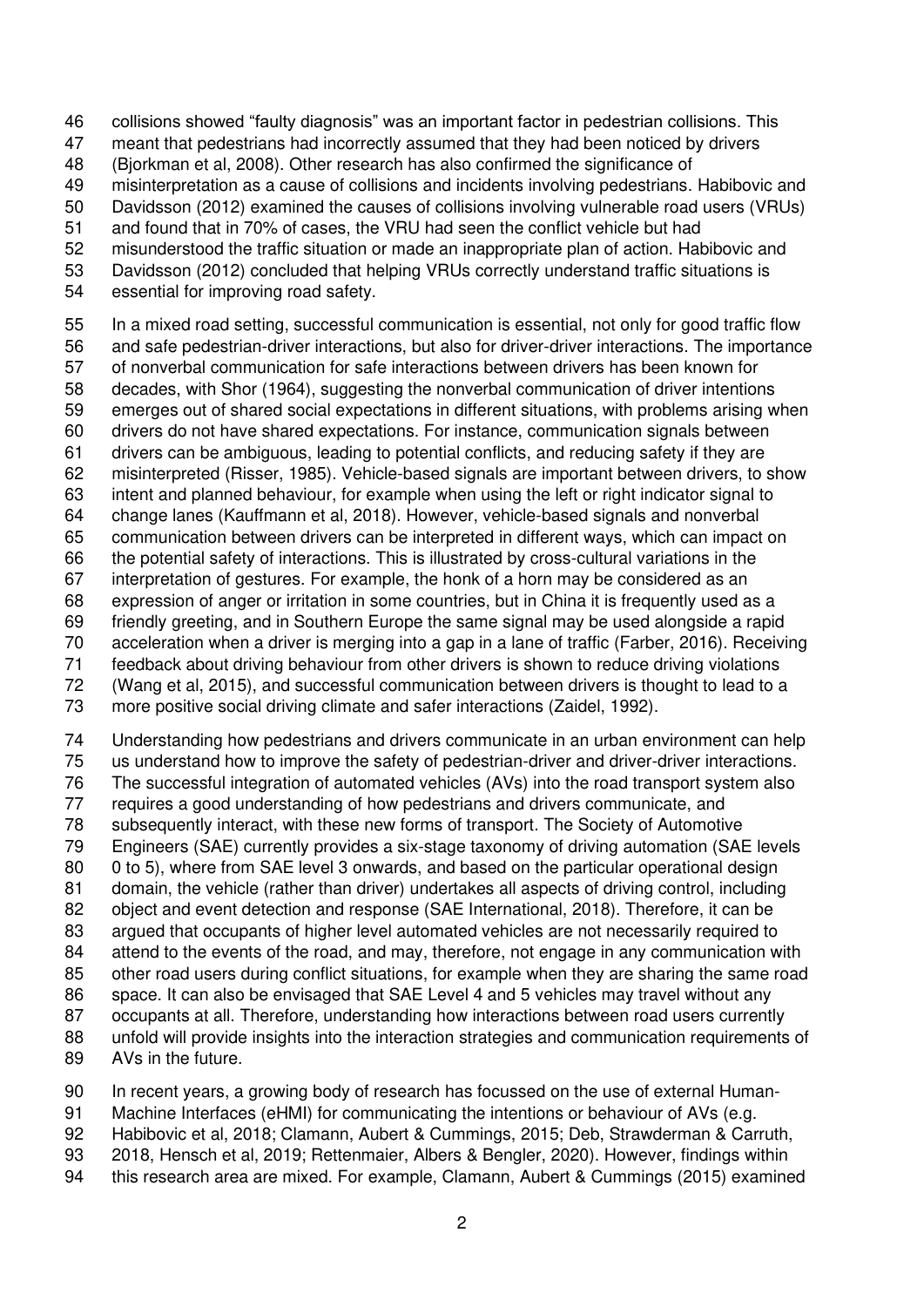the effect of three different eHMI signals used to communicate with a pedestrian about to cross a road. These signals were intended to provide information to support the pedestrian's decision making, regarding whether or not to cross the road. No effect on response times to cross were found for the three different signals, and vehicle behaviour (speed and braking profile) was found to be more important. In contrast, however, Mahadevan et al. (2018) reported that pedestrians preferred to receive explicit information about a vehicle's intentions via an eHMI, rather than deducing the vehicle's intentions from its motion cues. Therefore, a first step in helping resolve some of the discordant findings within research into automated vehicle communication is to understand how communication and interactions currently take place between human road users in a real world setting, to ensure these new forms of technology provide the right, and most clearest, information to all road users (Schieben et al, 2019).

 Previous work has shown that the interaction between pedestrians and drivers is influenced by the behaviour of other road users (Rosenbloom, 2009), the speed and stopping distance of vehicles (Sun et al, 2015), as well as pedestrian/driver demographics (e.g. Tom & Granie, 2011). Studies have also highlighted the use of non-verbal communication cues during pedestrian-driver and driver-driver interactions. For example, Sucha, Dostal & Risser (2017) found that signals provided by the driver, such as eye contact, hand waving, or flashing the vehicle lights were important factors in determining whether a pedestrian decided to cross at a marked crossing. Rasouli, Kotseruba & Tsotsos (2017) found that, before crossing a non-115 signalised crosswalk, pedestrians looked at an approaching car in more than 90% of cases, and provided some form of explicit communication in 15% of cases, such as nodding or using a hand gesture. However, whether the pedestrian actually chose to cross also depended on other factors, including the driver's response. For example, pedestrians were more likely to cross if the driver acknowledged their intention to cross, by slowing down, or 120 stopping the vehicle. This highlights the importance of reciprocal communication between road users during an interaction, in determining how that interaction unfolds – to understand such reciprocal communication, we need to observe the actions and reactions of different road users.

 Most previous studies of pedestrian-driver and driver-driver interactions (e.g. Sucha, Dostal & Risser, 2017; Rosenbloom, 2009; Salamati et al, 2013) have been conducted on relatively regulated road sections, with well-understood road rules and formal, universally accepted guidelines (for example, as designated by the Highway Code in the United Kingdom – Department for Transport, 2018). The value of these rules is that they potentially reduce the likelihood of uncertainties in interactions. For example, drivers are expected to give way to pedestrians waiting to cross at designated locations, such as zebra crossings. Likewise, a driver approaching the main road from a side road is required to wait for an appropriate gap in traffic, since the right of way is with the drivers on the main road. However, interactions between road users are likely to be more uncertain and ambiguous in un-signalised road sections, where there are no clear rules of the road or behavioural norms (Kaparias et al, 2012). It can be argued that future AVs may benefit from some type of eHMI in such scenarios, which may communicate the planned actions of the vehicle to other road users, and reduce uncertainty during an interaction. Research is therefore required to further understand pedestrian-driver and driver-driver interactions in such environments, which are not formally governed by rules and standards.

Shared spaces are a good example of traffic environments that do not function based on

formal rules and standards. The shared space concept is an urban design approach where

 different types of road users move and interact with each other on the basis of informal social protocols and negotiation (Hamilton-Baillie, 2008). Interactions in shared spaces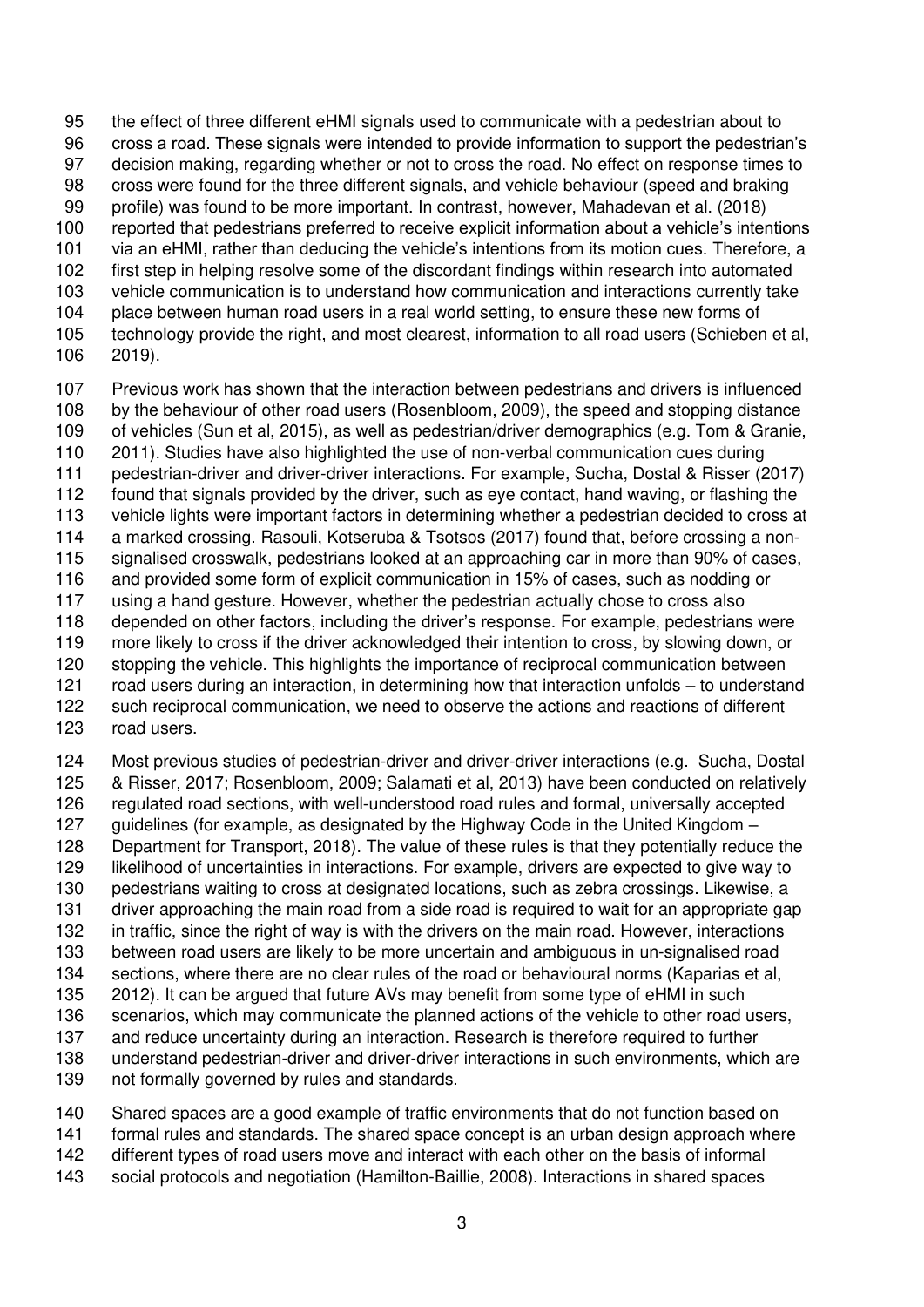normally take place between low speed vehicles and other road users, in potentially

- ambiguous situations, where the intended actions of either driver or pedestrian are unclear,
- and it is not obvious who has priority. Shared spaces are commonly seen as specifically
- designed and engineered to promote safe interaction between different types of road users.
- They may use specific design principles, such as limited demarcation between roads and footpaths, restriction of vehicle speeds through street design, and clearly marked access
- points to the shared space (Karndacharuk, Wilson & Dunn, 2014). Despite a growth in
- popularity of the concept of specifically-designed shared spaces (as evidenced by the
- introduction of specific transport planning guidance related to shared spaces, e.g.
- Department for Transport, 2011), they remain relatively uncommon in urban contexts. Car
- parks (also known as parking lots in North America), however, represent a common example
- of a shared space, due to the use of social protocols and negotiation during interactions
- between drivers (searching for, or leaving, a parking space) and pedestrians (travelling to, or from, their vehicle). Car parks therefore provide an important, but under-researched, context
- for understanding interactions between different road users.
- Shared spaces (including car parks) are associated with lower vehicle speeds, and these
- lower speeds have been shown to lead to more conflicts between road users (Salamati et al,
- 2013), where a conflict is defined as "an observational situation in which two or more road
- users approach each other in space and time to such an extent that a collision is imminent if
- their movements remain unchanged" (Svensson, 1998). However, it can also be argued that
- shared spaces, such as car parks, may lead to a reduction in conflicts. This can be due to
- increased vigilance and better cooperation between road users, to manage the higher
- number of likely interactions (e.g. Kaparias et al, 2013). Such shared spaces, therefore,
- provide a valuable context in which to study pedestrian-driver and driver-driver interactions, to understand how potential conflicts are resolved between the two types of road user.
- 
- With regards to designing more successful communication strategies for future AVs, this
- type of observation can be useful for understanding how priority is determined during
- conflicts between different road users. This knowledge may, for example, help avoid
- deadlock situations, where a lack of communication prevents either actor from moving forward (Imbsweiler et al, 2018). Shared space settings have been highlighted as an
- important scenario to be understood when considering the introduction AVs into mixed
- traffic, and the behaviour of AVs in a shared space is an important research question (Parkin
- et al, 2018). Therefore, a first step towards addressing this research question is to
- investigate the interactions between existing road users in such a setting.
- To further investigate the factors which determine how priority is established between different road users in a shared space, this study used a bespoke observation protocol (Dietrich et al, 2018) to investigate road-user behaviour in a railway station car park in Leeds, UK. One key aim of the study was to establish how behaviours in the initial phase of an interaction were associated with the final outcome of the interaction. The study was part of the wider EU-funded project 'interACT' (grant number 723395), the overall goal of which was to understand current road user interactions, and apply this knowledge to AV strategies for communication and interaction. Specifically, our two main research questions were: 1) How are behaviours in the initial phases of an interaction, such as looking and hand signals, related to the latter phases of that interaction; and 2) What are the factors that determine which road user takes priority in an interaction?
- 
- **2. Method**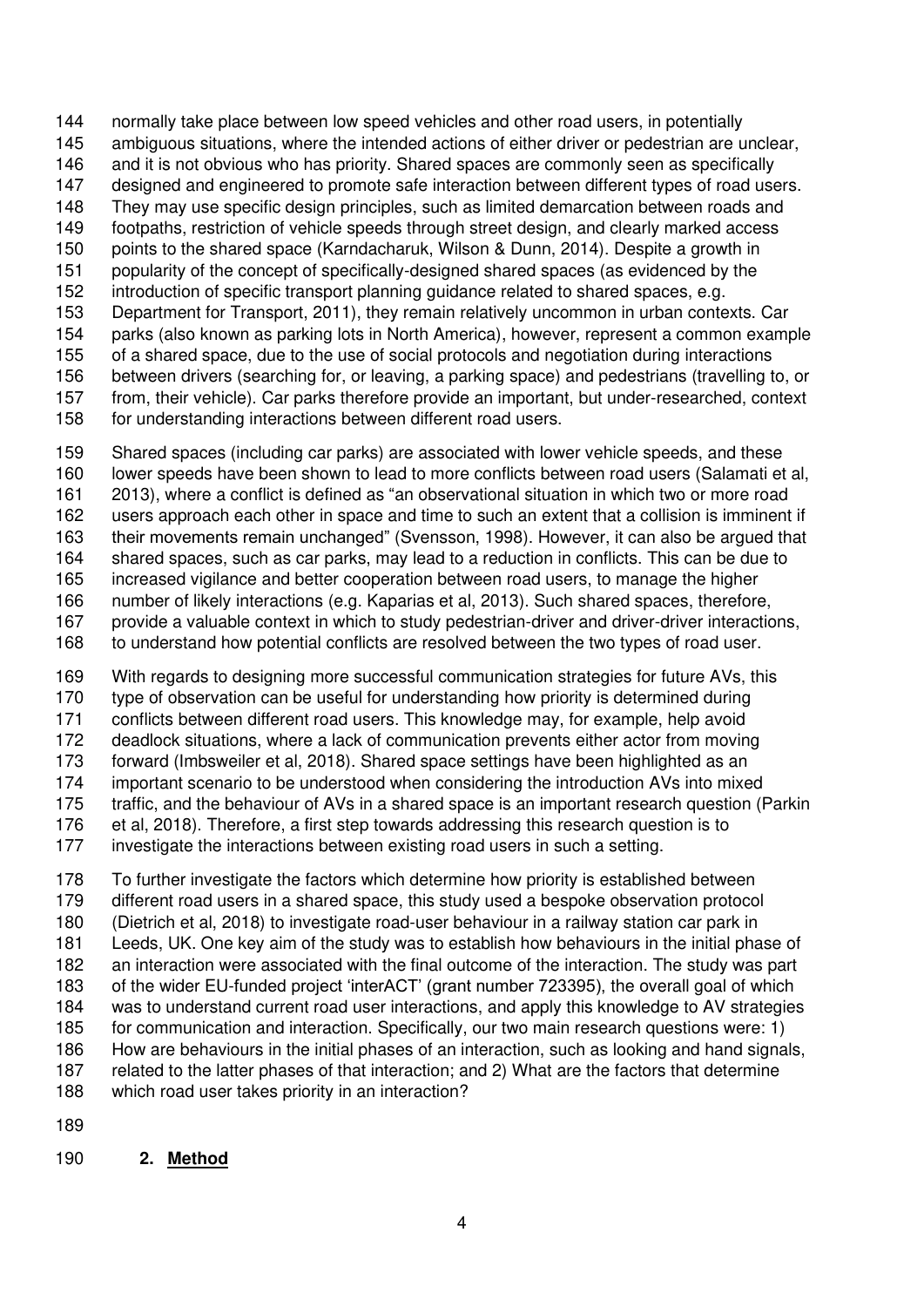#### **2.1 Observation site**

 As part of the European interACT project, observations were recorded at three European locations (Leeds, UK; Athens, Greece; Munich, Germany). This paper presents a detailed analysis of observations and their sequencing at only the Leeds location, to focus on interactions within a shared space and in a specific cultural context. A summary of observations across the three locations can be found in Lee et al (2019). For the purposes of this study, an interaction was defined as a situation when one road user may need to react in response to another road user (see Dietrich et al, 2018, for further details on definition of interaction in the wider context of this research, and see Markkula et al, 2020, for a more detailed conceptual framework in relation to the definition of interactions between road users).

 A medium-sized car park located at the central railway station in Leeds, United Kingdom, was selected as the observation site (see [Figure 1\)](#page-5-0). As this location was at a busy city- centre railway station, with high footfall due to people leaving and entering the railway station via the car park, it provided a high frequency of both pedestrian-driver and driver-driver interactions, at low speeds (generally below 25 km/h). It was also considered a shared space due to the relatively high volumes of both pedestrians and vehicles. The car park was 208 observed across eight two-hour sessions, between the  $5<sup>th</sup>$  and the  $8<sup>th</sup>$  December, 2017, with morning observations occurring between 9:30am and 11:30am, and afternoon observations occurring between 2:30pm and 4:30pm. All observations were carried out during daylight. A GoPro camera was also positioned at an elevated location on the roof of an adjacent building. The camera had a field of view covering the entire area of the car park and was used to record vehicle and pedestrian behaviours during the observation periods.



<span id="page-5-0"></span>215 Figure 1. (Left) Overhead satellite image of observation site. (Right) 3-dimensional image of observation site, with<br>216 directional arrows showing general flow of vehicle traffic through car-park. Letter 'A' indicates 216 directional arrows showing general flow of vehicle traffic through car-park. Letter 'A' indicates observer position.<br>217 Map and imagery data © 2019 Google. Map and imagery data © 2019 Google.

# **2.2 Procedure**

 Two observers were positioned at location A in Figure 1. This position reduced the likelihood of the observers influencing the interactions of the other road users. Field observers were used to capture as much information as possible from the road user interactions, including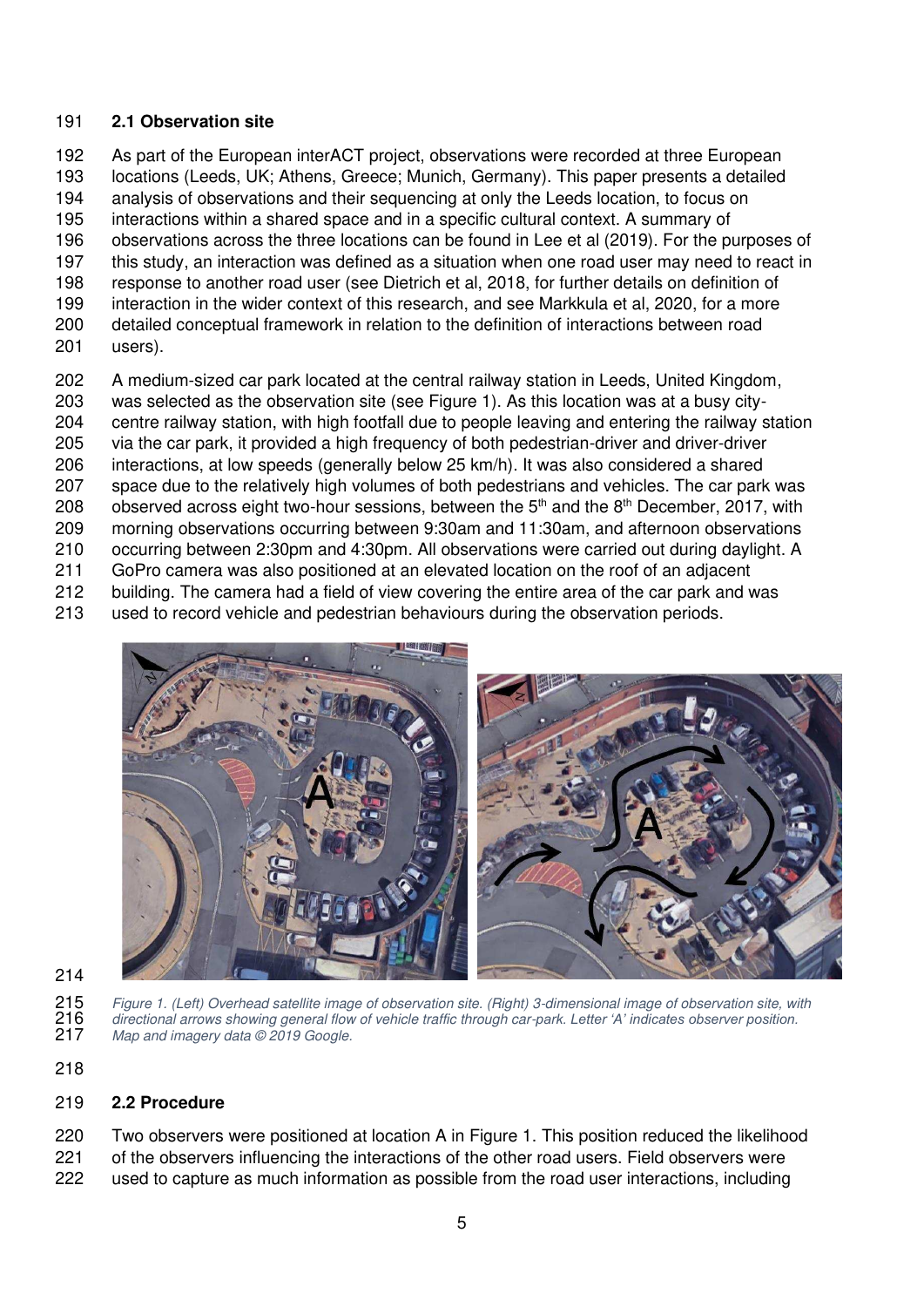aspects of the interaction that may not be apparent or visible from video recordings, such as gestures or head movements that may be obscured from a camera's viewpoint. Having field observers close to the location of any interaction helped improve the accuracy of the behavioural observations, compared with, for example, viewing only a video captured from a remote location.

 Each observer was equipped with a tablet, loaded with an html-based app for logging details 229 of the interactions observed (see [Figure 2\)](#page-7-0). The app allowed observers to record a range of different actions and information (see [Table 1\)](#page-7-1), including the sequence in which these actions took place. The actions and categories of information that could be recorded were developed from an initial exploratory pilot study designed to identify common observations and behaviours. Observers were also able to provide free-text notes about their observations to describe any ambiguities of the recorded categorical information. The app also allowed observers the ability to provide pictorial representations of the interactions observed, marking the initial placement and direction of movement for the interacting participants.

237 The app allowed observers to record details of an interaction as it unfolded, in real time. This app was developed as part of the wider EU-funded interACT project. Further details about the app are given in Dietrich et al (2018). Previous studies of road-user interactions have used similar observational methods, with field observers recording details of behaviours, e.g. at pedestrian crossings (Rosenbloom, 2009) and in urban areas (Sucha, Dostal & Risser, 2017). Other methodological approaches include using video recordings to collect data about interactions (Kaparias et al, 2015), or surveys, to assess self-reported behaviours (e.g. Sisiopiku & Akin, 2003). The observation protocol in the current study used direct field observations made in real time, but these were supported by subsequent annotations and diagrams by the observers to adequately describe the interactions. All interactions were recorded on video by the GoPro camera, positioned at an elevated location above the car 248 park. The video recordings were not used to directly code the data, which was done by the field observers in real time. However, the videos allowed verification of the original coding and behaviours recorded by the field observers, particularly when the sequencing and nature of interactions was unclear from the data recorded through the HTML app. The use of the recording app, and the assignment of one observer to each actor in the interaction, allowed the detailed recording of event sequences.

 Ethical approval for the study was obtained from the University of Leeds Ethics Committee (AREA 17-010).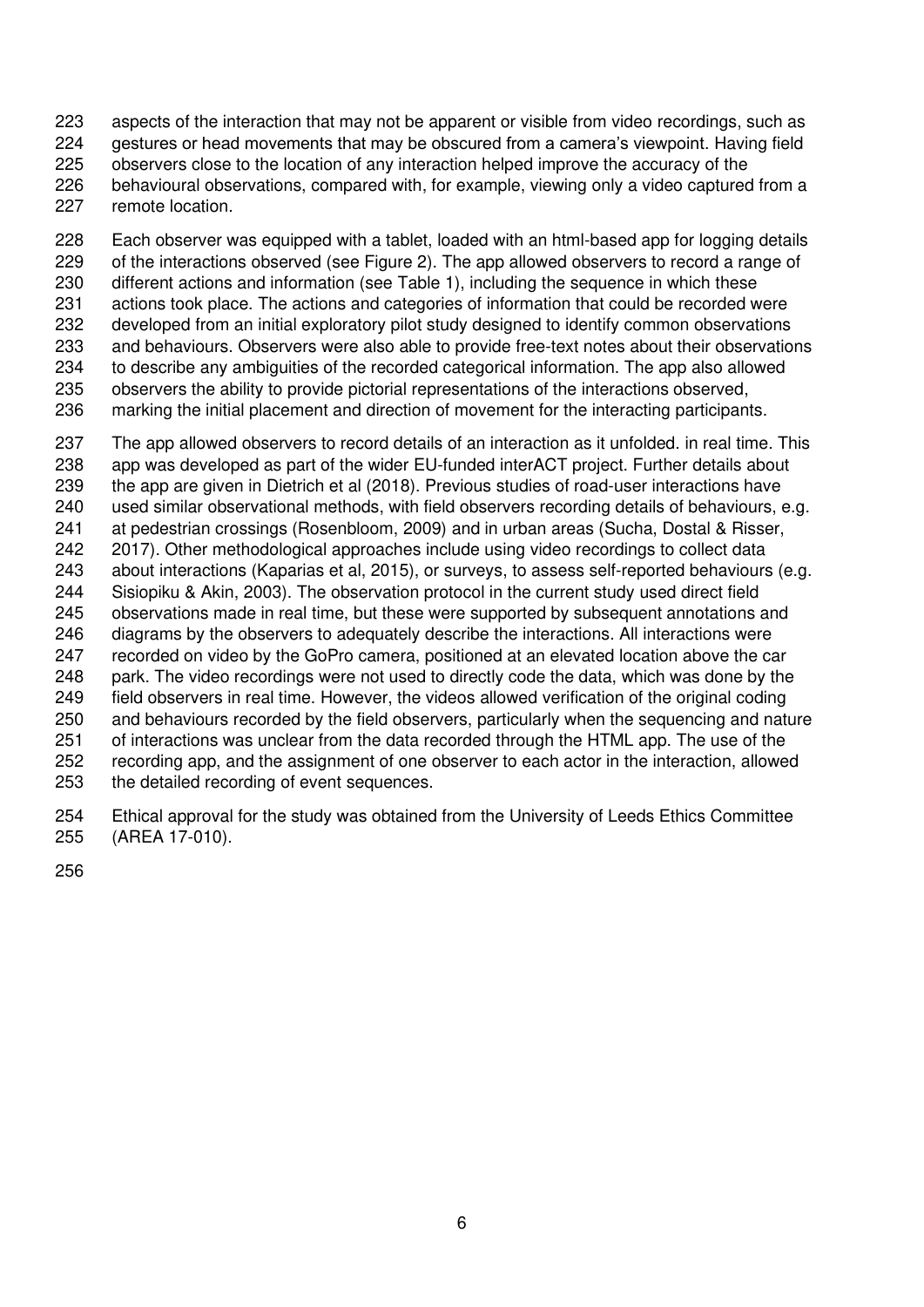| Participant # |                                                                                                                                                                                                |                           |                                   | Vehicle-Vehicle                                                                                           |                             | <b>START</b>                            | <b>STOP</b>                |                |
|---------------|------------------------------------------------------------------------------------------------------------------------------------------------------------------------------------------------|---------------------------|-----------------------------------|-----------------------------------------------------------------------------------------------------------|-----------------------------|-----------------------------------------|----------------------------|----------------|
| Date:         |                                                                                                                                                                                                | Time:                     |                                   | <b>Interaction Observation Protocol</b>                                                                   |                             |                                         |                            |                |
| <<            |                                                                                                                                                                                                |                           |                                   | Vehicle 1 Analysis - The vehicle that intends to complete a certain action (e.g. turning, crossing, etc.) |                             |                                         |                            | >              |
|               | <b>Vehicle Movement</b>                                                                                                                                                                        | Decelerated for vehicle 2 | Decelerated due to traffic        | Kept pace                                                                                                 | Crept into the intersection | Turned left                             | Passed vehicle 2           |                |
|               |                                                                                                                                                                                                | Stopped for vehicle 2     | Stopped due to traffic            | Accelerated                                                                                               | Entered intersection first  | Turned right                            | Other (elaborate in notes) |                |
|               | Flashed Lights<br><b>Used Signals (elaborate in</b><br>Honked<br>notes)<br>Turned left<br>Turned right<br><b>Head Movements</b><br>Waved hand<br>Raised hand in front<br><b>Hand Movements</b> |                           | Turn Indicator                    | Other                                                                                                     | None                        |                                         |                            |                |
|               |                                                                                                                                                                                                |                           |                                   | Turned in the direction of vehicle 2<br>Turned in the direction of<br>pedestrians                         |                             | None / Facing forward<br>Not observable |                            |                |
|               |                                                                                                                                                                                                |                           |                                   | Raised hand sidewards                                                                                     | Other (elaborate in notes)  | None                                    | Not observable             |                |
|               |                                                                                                                                                                                                |                           |                                   | <b>Vehicle 2 Analysis</b>                                                                                 |                             |                                         |                            |                |
|               | <b>Vehicle Movement</b>                                                                                                                                                                        | Decelerated for Vehicle 1 | Decelerated due to traffic        | Kept pace                                                                                                 | Crept into the intersection | Turned left                             | Passed vehicle 1           |                |
|               |                                                                                                                                                                                                | Stopped for vehicle 1     | Stopped due to traffic            | Accelerated                                                                                               | Entered intersection first  | Turned right                            | Other (elaborate in notes) |                |
|               | <b>Used Signals (elaborate in</b><br>notes)                                                                                                                                                    | Honked                    | Flashed Lights                    | Turn Indicator                                                                                            | Other                       | None                                    |                            |                |
|               | Turned right<br><b>Head Movements</b><br>Turned left                                                                                                                                           |                           | Turned in the direction vehicle 1 | Turned in the direction pedestrians                                                                       | None / Facing forward       | Not observable                          |                            |                |
|               | <b>Hand Movements</b>                                                                                                                                                                          | Waved hand                | Raised hand in front              | Raised hand sidewards                                                                                     | Other (elaborate in notes)  | None                                    | Not observable             |                |
| Logger        | <b>SAVE CSV</b><br><b>Back</b>                                                                                                                                                                 |                           |                                   |                                                                                                           |                             |                                         |                            | Camera<br>Sync |

<span id="page-7-0"></span>258 Figure 2. Screenshot from html-based app used for recording events and information related to each observed 259 interaction for driver-driver interactions. Similar interface used for logging pedestrian-driver interactions.

- 260
- 261
- 262

263 Table 1. Categories of information recorded about each observed pedestrian-driver and driver-driver interaction 264 via the html-based app.

<span id="page-7-1"></span>

| <b>Interaction</b> | <b>Broad</b>            | Specific action /     | <b>Description</b>                               |
|--------------------|-------------------------|-----------------------|--------------------------------------------------|
| type               | category                | information           |                                                  |
| Pedestrian-        | General                 | Weather               | Weather conditions at time of interaction        |
| Vehicle            | information             | Individual or         | Whether an individual or group of pedestrians    |
|                    | group of<br>pedestrians |                       | were involved in the interaction                 |
|                    |                         |                       |                                                  |
|                    |                         | Gender of             | Gender of pedestrian/s                           |
|                    |                         | pedestrian/s          |                                                  |
|                    |                         | Potential             | Whether pedestrian was potentially distracted,   |
|                    |                         | distraction of        | e.g. using mobile phone                          |
|                    |                         | pedestrian/s          |                                                  |
|                    |                         | Additional notes      | Any additional comments or notes about the       |
|                    |                         |                       | interaction                                      |
|                    | Pedestrian              | Hand movements        | Whether pedestrian/s used any hand               |
|                    | analysis                |                       | movements                                        |
|                    |                         | Head movements        | Whether pedestrian/s turned their head at any    |
|                    |                         |                       | point or looked straight ahead                   |
|                    |                         | Looking at other      | Whether pedestrian/s looked at the driver /      |
|                    |                         | road user             | vehicle involved in the interaction              |
|                    |                         | Movement and          | Relative movement and position of pedestrian,    |
|                    |                         | position              | e.g. accelerating or decelerating, stopped, left |
|                    |                         |                       | or right of vehicle, whether they passed the     |
|                    | Vehicle /               | Hand movements        | vehicle                                          |
|                    | <b>Driver</b>           |                       | Whether driver used any hand movements           |
|                    |                         | <b>Head movements</b> | Whether driver turned their head at any point    |
|                    | analysis                |                       | or looked straight ahead                         |
|                    |                         | Vehicle type          | Type of vehicle, e.g. car, van                   |
|                    |                         | Scenario              | General description of the situation, e.g.       |
|                    |                         |                       | vehicle was entering or leaving car park,        |
|                    |                         |                       | entering or leaving a parking space              |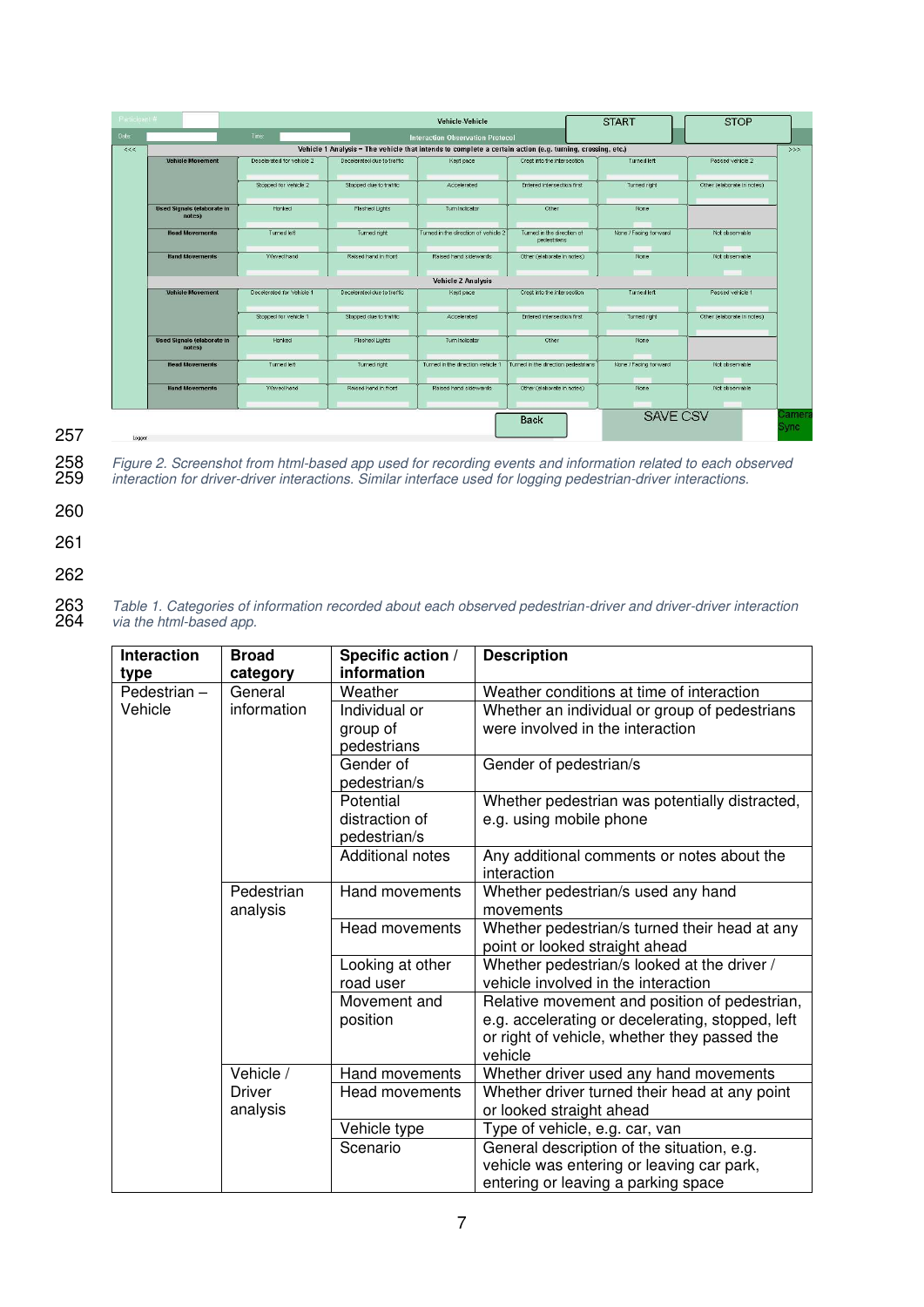|             |                                    | Use of signals                                                   | Whether driver used any explicit signals such<br>as flashing headlights or honking horn                                 |
|-------------|------------------------------------|------------------------------------------------------------------|-------------------------------------------------------------------------------------------------------------------------|
|             |                                    | Vehicle<br>movement                                              | Relative movement and position of vehicle,<br>e.g. accelerating / decelerating, keeping pace,<br>stopped for pedestrian |
| Vehicle $-$ | General                            | Weather                                                          | Weather conditions at time of interaction                                                                               |
| Vehicle     | information                        | Direction of<br>approach (vehicle<br>2 relative to<br>vehicle 1) | Whether vehicle 2 approached vehicle 1 from<br>front / back / left / right                                              |
|             |                                    | Vehicle type (1<br>and $2)$                                      | Type of vehicle, e.g. car, van                                                                                          |
|             |                                    | Additional notes                                                 | Any additional comments or notes about the<br>interaction                                                               |
|             | Vehicle /                          | Hand movements                                                   | Whether driver used any hand movements                                                                                  |
|             | Driver<br>analysis                 | Head movements                                                   | Whether driver turned their head at any point<br>or looked straight ahead                                               |
|             | (recorded<br>separately            | Use of signals                                                   | Whether driver used any explicit signals such<br>as flashing headlights or honking horn                                 |
|             | for vehicle 1<br>and vehicle<br>2) | Vehicle<br>movement                                              | Relative movement and position of vehicle,<br>e.g. accelerating / decelerating, keeping pace,<br>stopped for pedestrian |

265

266

267

#### 268 **2.3 Recording interactions**

 For pedestrian-driver interactions, one of the observers identified a pedestrian who was likely to interact with a vehicle, based on their trajectory and the trajectories of nearby vehicles. The selection of this pedestrian was also indicated to the other observer. One of 272 the observers then began recording the actions and events related to the pedestrian, while the other recorded those related to the driver and vehicle. A similar process was carried out for driver-driver interactions – one observer initially selected a vehicle for observation, prior to the vehicle signalling or changing trajectory. This observer recorded the actions and details related to that driver and vehicle (referred to as Vehicle 1 in this paper). The second 277 observer focused on the vehicle that was about to interact with Vehicle 1 (this vehicle is referred to as Vehicle 2 in this paper). Therefore, for both pedestrian-driver and driver-driver interactions, each observer focused only on one of the parties involved in the interaction. This ensured no details were missed during the interaction due to divided attention. Interactions took place across the whole observation location and not in one specific place. The central position of the observers allowed them to have a good view of any interactions taking place within the car park area.

 As the pedestrians and vehicles of interest were selected in advance, in some cases they did not end up interacting with one another. In those situations, the observation was not saved, so only situations in which an interaction occurred were included in the analysis. In other situations, it is possible that a pedestrian and vehicle, or two vehicles, may have had an unexpected interaction, which was not anticipated by the observers based on their initial trajectories, or which started before the observers had seen one of the interaction parties. These situations were also excluded if the full interaction process had not been observed, as it was deemed important to capture the whole movement pattern of both interaction parties. The aim of the study was to provide an exploratory snapshot of the typical interactions which occurred in this type of shared space setting. Although it is possible that some interactions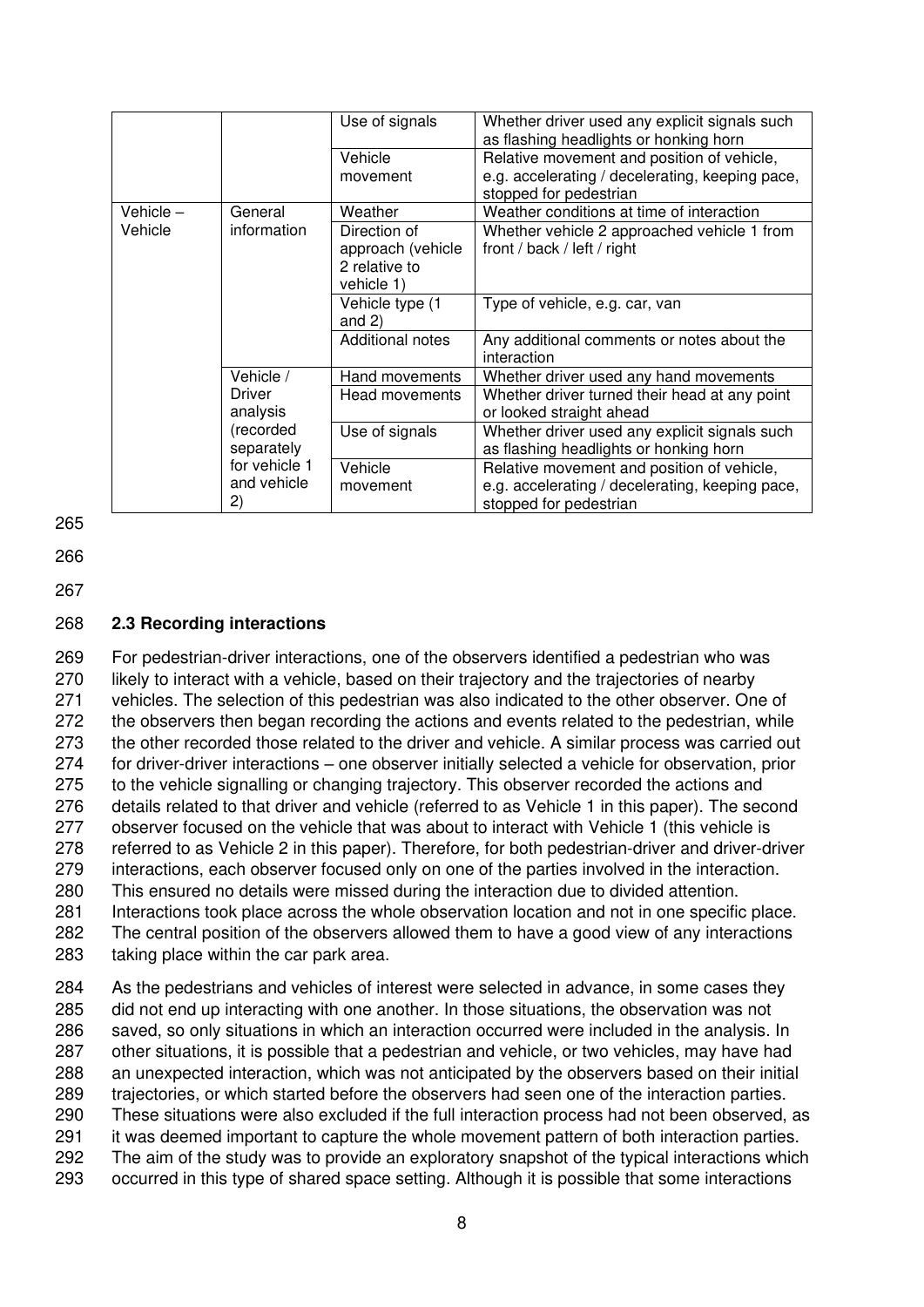294 were missed, the range of locations and interaction types which were observed provide 295 confidence that the typical interaction characteristics for this location were captured.

 The actions and events related to each road user were recorded for the immediate periods before and after the interaction, as well as during the interaction itself, to capture precursor and subsequent behaviours. This procedure was practiced extensively in a number of pilot observations. Following completion of the interactions, the observers conferred to verify the accuracy of their recordings, and the sequencing of events.

 Sixty six pedestrian-driver and 124 driver-driver interactions were observed using the procedure described above. Summary information about these interactions is given in [Table](#page-9-0)  [2.](#page-9-0) Although the sample of 190 interactions is relatively limited, it provides a rich body of data containing extensive, sequential information about the actions and reactions of road users during those interactions.

- 306
- 307
- 
- 308
- 309
- 310

311 Table 2. Descriptive details of pedestrian-driver and driver-driver interactions.

<span id="page-9-0"></span>

| Interaction type     | <b>Details</b>      | Value                                 |
|----------------------|---------------------|---------------------------------------|
| Pedestrian-Driver    | Estimated age of    | $18-30 = 39%$                         |
|                      | pedestrian/s*       | $31 - 60 = 61%$                       |
|                      |                     | $61+ = 6%$                            |
|                      | Individual or Group | Individual = $73%$                    |
|                      |                     | Group = $27%$                         |
|                      | Gender of           | Male (individual or group) = $50\%$   |
|                      | pedestrian/s        | Female (individual or group) = $24\%$ |
|                      |                     | Male and female $(group) = 26%$       |
|                      | Scenario (vehicle)  | Driving through car park* = $70\%$    |
|                      |                     | Entering parking space $= 17\%$       |
|                      |                     | Leaving parking space $= 13%$         |
|                      | Weather             | Sunny = $42\%$                        |
|                      |                     | Overcast = $55%$                      |
|                      |                     | Other = $3%$                          |
| <b>Driver-Driver</b> | Vehicle type        | $Car = 95%$                           |
|                      |                     | Van / Truck = $2\%$                   |
|                      |                     | Not recorded = $3\%$                  |
|                      | Vehicle 2 approach  | From behind $=$ 36%                   |
|                      | to Vehicle 1        | From front $= 15%$                    |
|                      |                     | From left / right = $49\%$            |
|                      | Weather             | Sunny = $16%$                         |
|                      |                     | Overcast = $76%$                      |
|                      |                     | Other = $8\%$                         |

312 **\*** Vehicles driving through car park were generally either attempting to pick up or drop off a

313 passenger, or were looking for a vacant parking space

314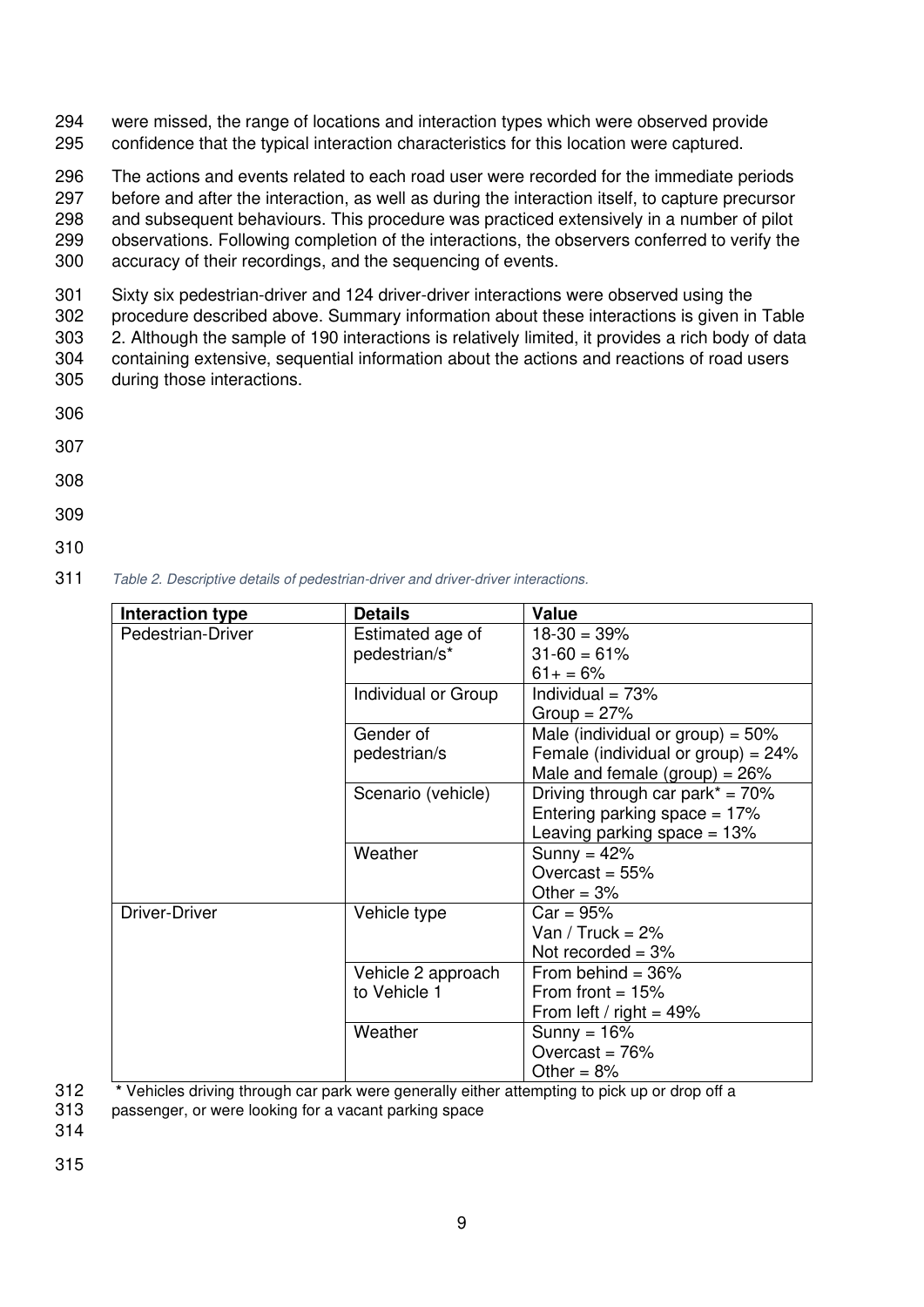## **2.4 Analysis**

- The main variable of interest in our analysis was the outcome of the interaction. This was
- defined in two ways. The first was the movement behaviour of the vehicles involved in the
- interaction whether they 1) Maintained their speed throughout the interaction, not stopping
- or decelerating; 2) Decelerated during the interaction, but without coming to a complete stop;
- 3) Stopped completely during the interaction. The second approach to defining the outcome of the interaction was in terms of which road user took priority. Here, the road user assigned
- as taking priority was the one that passed in front of the other road user, after the other road
- user had adjusted their path (e.g. slowing and stopping) to allow this.
- The outcome of the interaction was compared against other actions and factors related to the road users involved. For example, for pedestrian-driver interactions, we examined whether the pedestrian looked at the driver / vehicle. For driver-driver interactions, looking behaviour was again compared against the outcome of the interaction. The use of signals, by either driver was also compared against the outcome of the interaction.
- Frequencies of head and hand movements used by pedestrians and drivers during their interactions are also reported.
- We provide cross-tabulations of the various actions and reactions observed during pedestrian-vehicle and vehicle-vehicle interactions, reporting both observed and expected
- counts. Since the expected counts in some of the cells of these cross-tabulations were less
- than five, Fisher's exact test has been used to assess whether there are significant
- interactions between the different categories of behaviour. Adjusted standardised residuals
- (ASRs) are reported to aid interpretation of these cross-tabulations. Convention suggests
- ASRs greater than two indicate the observed count in a cell significantly differs from the
- expected count (Sharpe, 2015). Due to the exploratory nature of this study, we also highlight potential trends suggested within cross-tabulations but where ASRs may be less than two,
- although caution should be taken in making firm conclusions about any such trends.
- Cramer's V is reported as a measure of effect size, for those cross-tabulations that show a
- significant interaction between variables.
- 

# **3. Results**

# **3.1 Pedestrian – Driver interactions**

 Sixty-six pedestrian-driver interactions were observed. The mean duration of these interactions (from the points at which the observers started and stopped recording the actions of those involved in the interaction) was 7.9 seconds (standard deviation = 4.6 seconds). The majority of interactions (67%) took place as the vehicle was driving through the car park, with fewer interactions taking place when the vehicle was entering a parking space (15%) or leaving a parking space (12%). The type of scenario (e.g. driving through car park or entering / leaving a parking space) was not recorded for a small proportion (11%) of interactions. Some type of vehicle-based signal, such as a flash of headlights, turn indicator or horn, was used in 11% of interactions.

# Use of hand and head movements

 For all observed interactions, it was possible to observe whether the pedestrian used hand or head movements. However, it was not possible to observe the driver's hands or head in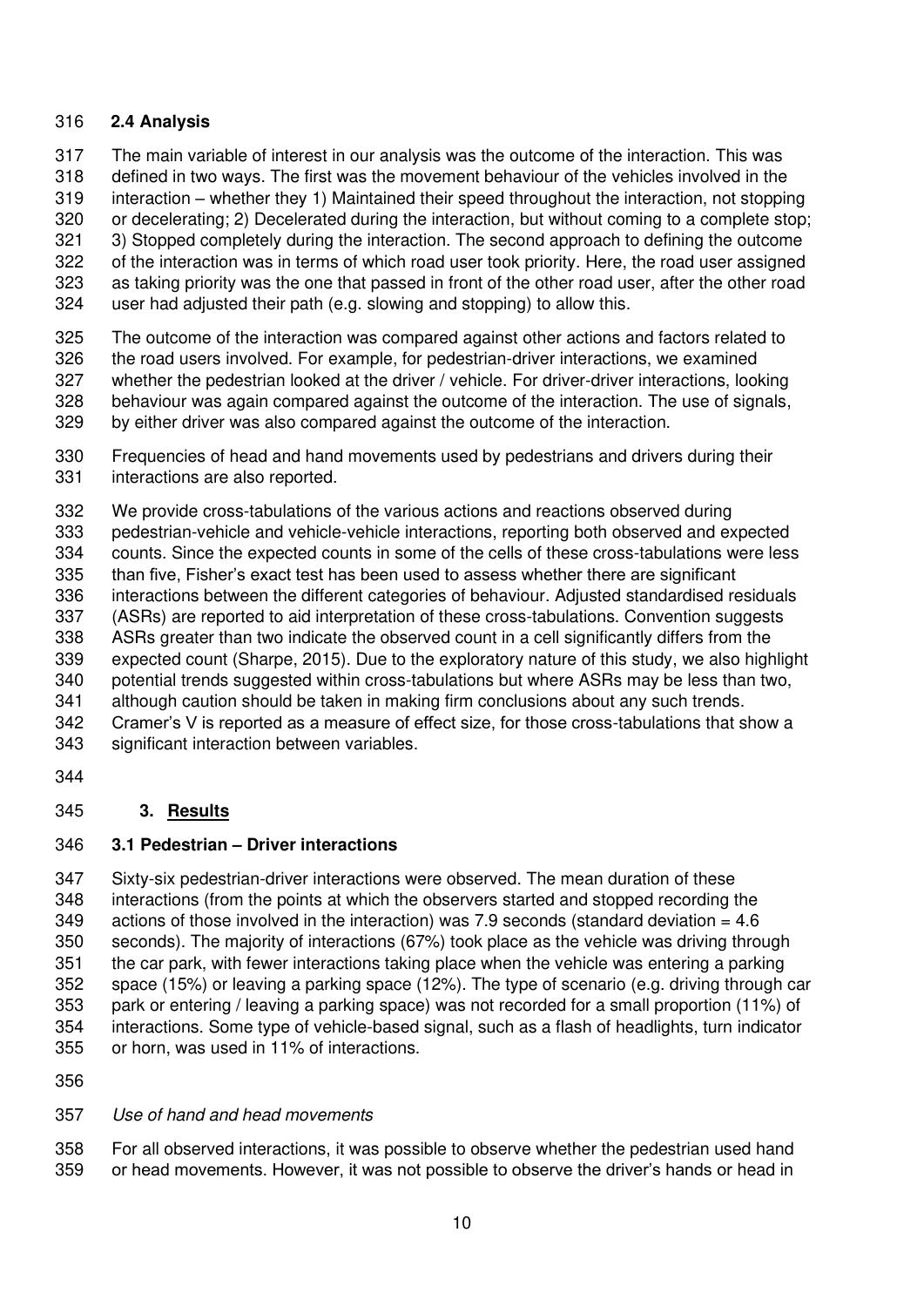14 of the 66 interactions, therefore, percentages reported for drivers in this section exclude these 14 interactions, for which data could not be recorded.

 Hand movements were used by the pedestrian in 17% of interactions, and by the driver in 12% (6 out of 52) of interactions. These tended to be used as a thank you to the other road user, or to indicate right of way. Head movements (turning to the left or right) were used by pedestrians in 42% of interactions. Drivers used a head movement in 83% (43 out of 52) of interactions. The large majority of these driver head movements involved them turning to look towards the pedestrian (81% of head-turns by the driver, or 42 out of 52, were towards the pedestrian involved in the interaction).

## Looking at the vehicle and driver

 The coding structure for observations allowed observers to record whether a pedestrian looked directly at a driver, and this occurred in 32% of interactions. It was not always possible to accurately confirm whether the pedestrian looked directly at the driver. If there was uncertainty about whether the driver was actually looked at directly, the coding structure allowed observers to record whether the pedestrian looked in the general direction of the driver and their vehicle. This was recorded for 38% of interactions. These two categories were collapsed into one for subsequent analysis, labelled 'looking towards the driver', because, even when the observer could not confirm for certain whether the pedestrian looked directly at the driver, it was reasonable to assume the pedestrian was looking in the driver's general direction. Pedestrians looked towards the driver in 65% of interactions.

# Does looking towards the driver result in a different type of interaction outcome?

 To establish if driver behaviour was influenced by the pedestrian's looking behaviour, we coded observed vehicle response into three categories: i) no change in speed ii) a deceleration, without coming to a complete stop, or iii) stopping completely. [Table 3](#page-11-0) shows the observed counts of each category of interaction, as well as expected counts, based on row and column totals, and the adjusted standardised residuals for observed vs expected counts. Adjusted standardised residuals are presented as unadjusted residuals are relatively conservative (see Everitt, 1992).

 A Fisher's exact test on these data showed a significant association between a pedestrian's 391 looking behaviour and the driver's behaviour, during their interaction ( $p = .019$ , Cramer's V = 0.36). Examination of the observed and expected counts, and their associated ASRs, suggests that: not looking towards the driver was associated with an increased likelihood that the driver would decelerate, whereas looking towards the driver was associated with a slightly increased likelihood the driver would either continue at the same speed or come to a complete stop.

 Table 3. Observed counts, expected counts, and adjusted standardised residuals when comparing pedestrian looking behaviour against driver behaviour.

<span id="page-11-0"></span>

|                                                            | Driver behaviour                                    |                       |
|------------------------------------------------------------|-----------------------------------------------------|-----------------------|
| Maintained<br>speed without<br>decelerating or<br>stopping | Decelerated but<br>did not come to<br>complete stop | Stopped<br>completely |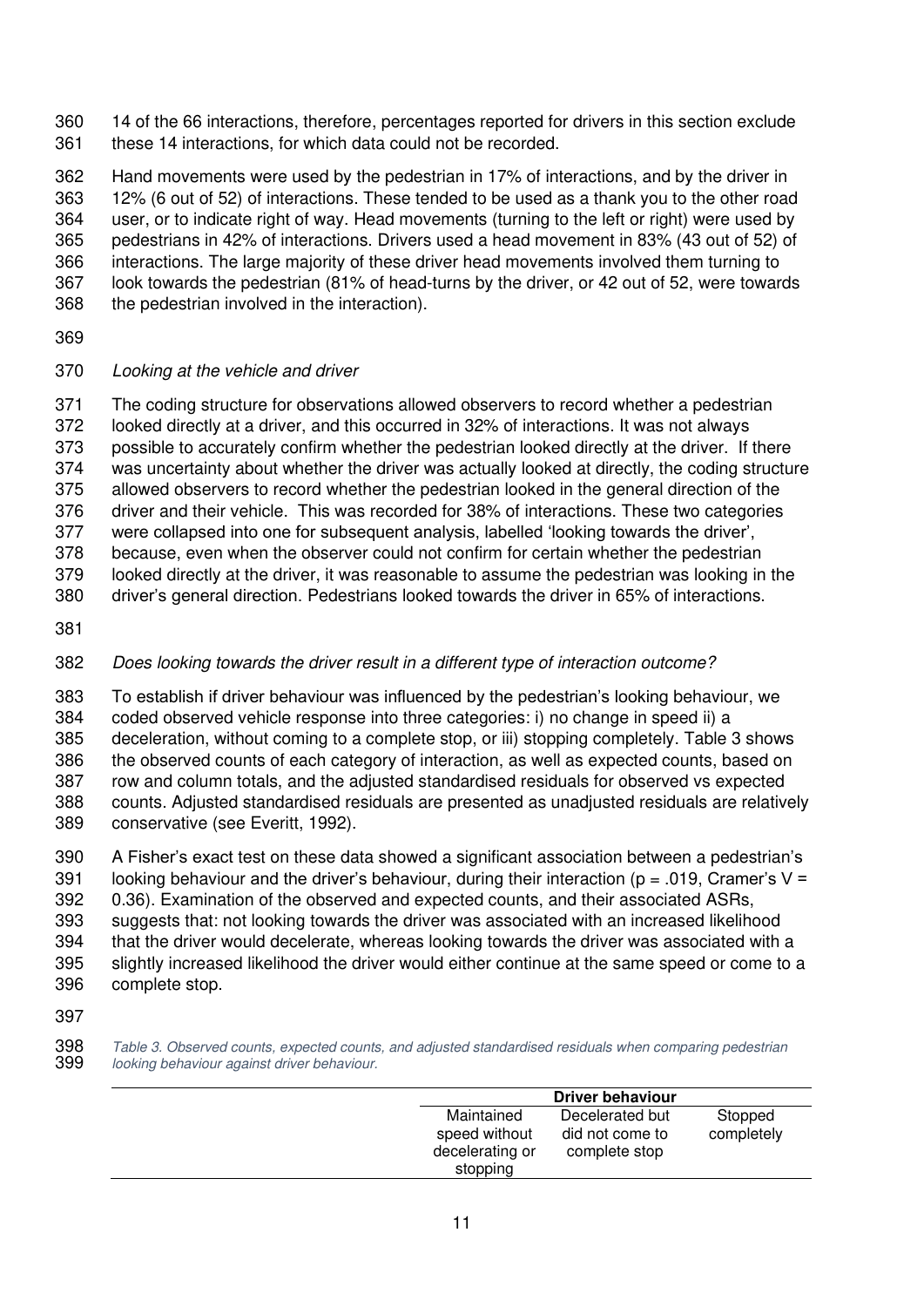| Pedestrian<br>did not look | Observed count<br>Expected count  | 4<br>6.6 | 15<br>9.4 | 7.0     |
|----------------------------|-----------------------------------|----------|-----------|---------|
| towards the<br>driver      | Adjusted standardised<br>residual | $-1.50$  | 2.94      | $-1.67$ |
| Pedestrian                 | Observed count                    | 15       | 12        | 16      |
| looked                     | Expected count                    | 12.4     | 17.6      | 13.0    |
| towards the<br>driver      | Adjusted standardised<br>residual | 1.50     | $-2.94$   | 1.67    |

400

 Which road user was given 'priority' in the interaction was also examined, based on whether or not the pedestrian looked at the vehicle / driver. A road user was defined as being given 'priority' if they were allowed to continue with their movements, whilst the other road user in the interaction waited for them to complete these movements. For example, if the driver stopped and allowed the pedestrian to cross in front of them, priority was allocated to the pedestrian in this situation. A small proportion of interactions (15%) did not involve either road user having priority, for example if neither the driver nor pedestrian had to adjust or halt their movements. In 65% of interactions it was the pedestrian who took priority, compared with only 20% of interactions where the driver took priority.

410 [Table 4](#page-12-0) shows the observed and expected counts of interactions, where pedestrian looking

411 behaviour towards the driver was considered, when establishing who was given priority

412 during the interaction. A Fisher's exact test suggested no significant association between

413 where the pedestrian looked and which road user in the interaction took priority ( $p = .802$ , 414 Cramer's  $V = 0.07$ ).

415

416 Table 4. Observed counts, expected counts, and adjusted standardised residuals when comparing pedestrian<br>417 Iooking behaviour against priority. looking behaviour against priority.

<span id="page-12-0"></span>

|                       |                                   | <b>Priority</b>                            |            |         |  |
|-----------------------|-----------------------------------|--------------------------------------------|------------|---------|--|
|                       |                                   | <b>Neither</b><br>pedestrian or<br>vehicle | Pedestrian | Driver  |  |
| <b>Pedestrian</b>     | Observed count                    | 4                                          | 14         | 5       |  |
| did not look          | Expected count                    | 3.5                                        | 15.0       | 4.5     |  |
| towards the<br>driver | Adjusted standardised<br>residual | 0.37                                       | $-0.53$    | 0.31    |  |
| <b>Pedestrian</b>     | Observed count                    | 6                                          | 29         | 8       |  |
| looked                | Expected count                    | 6.5                                        | 28.0       | 8.5     |  |
| towards the<br>driver | Adjusted standardised<br>residual | $-0.37$                                    | 0.53       | $-0.31$ |  |

418

419

420 Are groups of pedestrians associated with a different type of interaction with drivers than 421 individual pedestrians?

422 Driver behaviour during the interaction, in terms of whether they decelerated in response to

423 the pedestrian, stopped for the pedestrian, or did neither, was compared for interactions that

424 involved either individual pedestrians or groups of pedestrians. [Table 5](#page-13-0) shows the observed

425 and expected counts in each of these categories. A Fisher's exact test suggested no

- 426 significant association between number of pedestrians and subsequent driver behaviour ( $p =$ 427 .418, Cramer's V = 0.17)
- 428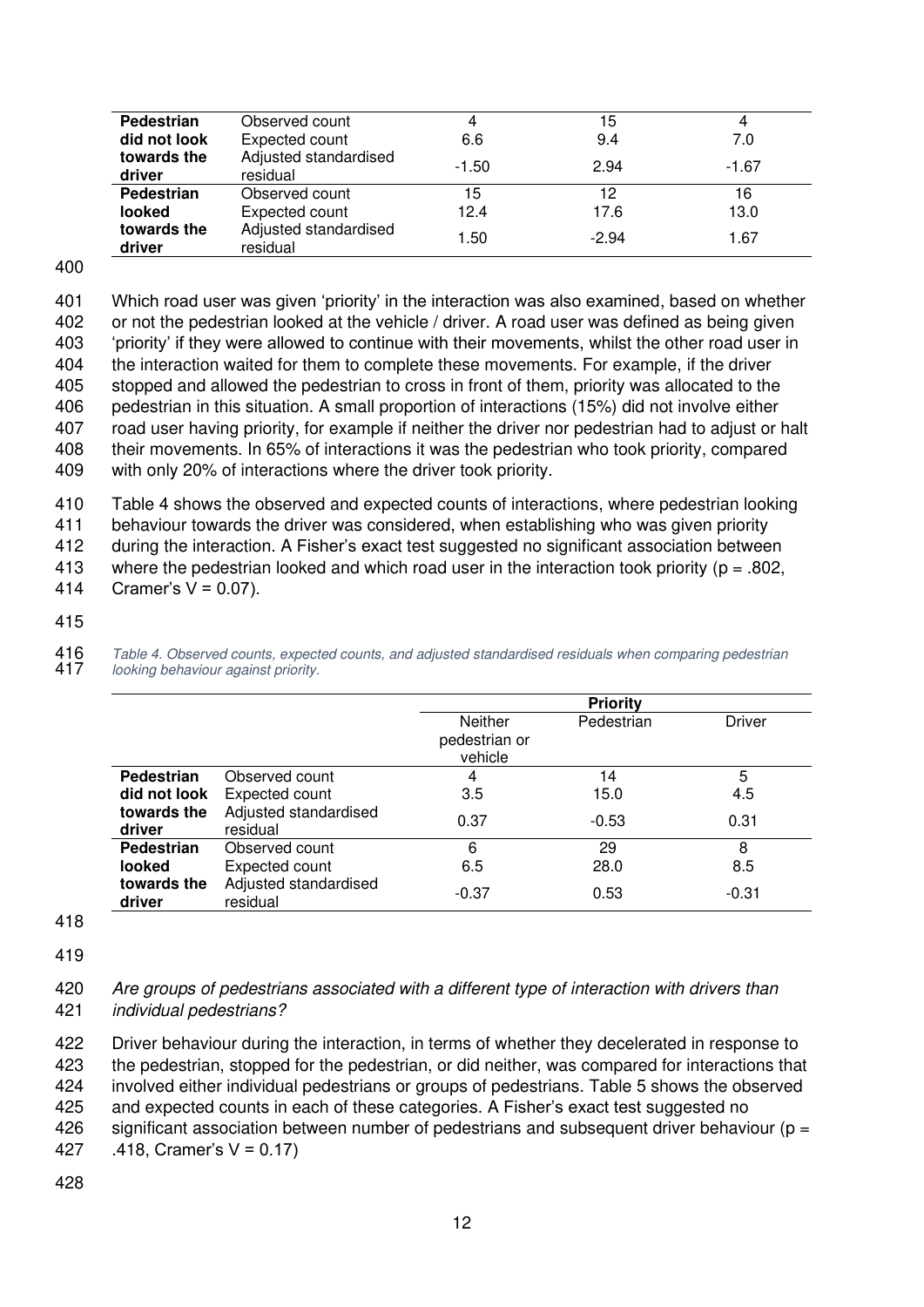429 Table 5. Observed counts, expected counts, and adjusted standardised residuals when comparing the number of 430 pedestrians (individuals or a group) against driver behaviour. pedestrians (individuals or a group) against driver behaviour.

<span id="page-13-0"></span>

|                   |                                   |                                                            | <b>Driver behaviour</b>                             |                       |
|-------------------|-----------------------------------|------------------------------------------------------------|-----------------------------------------------------|-----------------------|
|                   |                                   | Maintained<br>speed without<br>decelerating or<br>stopping | Decelerated but<br>did not come to<br>complete stop | Stopped<br>completely |
| <b>Individual</b> | Observed count                    | 16                                                         | 19                                                  | 13                    |
| pedestrian        | Expected count                    | 13.8                                                       | 19.6                                                | 14.5                  |
|                   | Adjusted standardised<br>residual | 1.33                                                       | $-0.36$                                             | $-0.93$               |
| Group $(2+)$      | Observed count                    | 3                                                          | 8                                                   |                       |
| οf                | Expected count                    | 5.2                                                        | 7.4                                                 | 5.5                   |
| pedestrians       | Adjusted standardised<br>residual | $-1.33$                                                    | 0.36                                                | 0.93                  |

431

432

 In addition to examining the driver's behaviour during the interaction, in terms of whether they decelerated, stopped or neither, priority was also examined for interactions involving individual or groups of pedestrians. Observed and expected counts are shown in [Table 6.](#page-13-1) A Fisher's exact test suggested a significant association between the number of pedestrians involved in the interaction (individual or group) and which road user took priority in the 438 interaction (p = .027, Cramer's V = 0.31). Comparison of the observed and expected counts suggests interactions involving a single pedestrian were more likely to result in the driver taking priority. Interactions involving a group of pedestrians were more likely to involve the pedestrians taking priority.

442

443 Table 6. Observed counts, expected counts, and adjusted standardised residuals when comparing pedestrian<br>444 Jooking behaviour against priority. looking behaviour against priority.

<span id="page-13-1"></span>

|                   |                                   |                                            | <b>Priority</b> |         |
|-------------------|-----------------------------------|--------------------------------------------|-----------------|---------|
|                   |                                   | <b>Neither</b><br>pedestrian or<br>vehicle | Pedestrian      | Driver  |
| <b>Individual</b> | Observed count                    |                                            | 28              | 13      |
| pedestrian        | Expected count                    | 7.3                                        | 31.3            | 9.5     |
|                   | Adjusted standardised<br>residual | $-0.21$                                    | $-1.90$         | 2.46    |
| Group $(2+)$      | Observed count                    | 3                                          | 15              | 0       |
| οf                | Expected count                    | 2.7                                        | 11.7            | 3.5     |
| pedestrians       | Adjusted standardised<br>residual | 0.21                                       | 1.90            | $-2.46$ |

445

446

#### 447 **3.2 Driver-Driver interactions**

448 In addition to the pedestrian-driver interactions, 124 driver-driver interactions were recorded 449 for this study. The mean duration of these interactions (from the points at which the

450 observers started and stopped recording the actions of those involved in the interaction) was

451 12.1 seconds (standard deviation = 8.9 seconds). Almost three quarters of these interactions

452 (73%) involved a parking manoeuvre by at least one of the vehicles. Over half of the

453 interactions (54%) also involved at least one of the vehicles reversing. Some form of vehicle-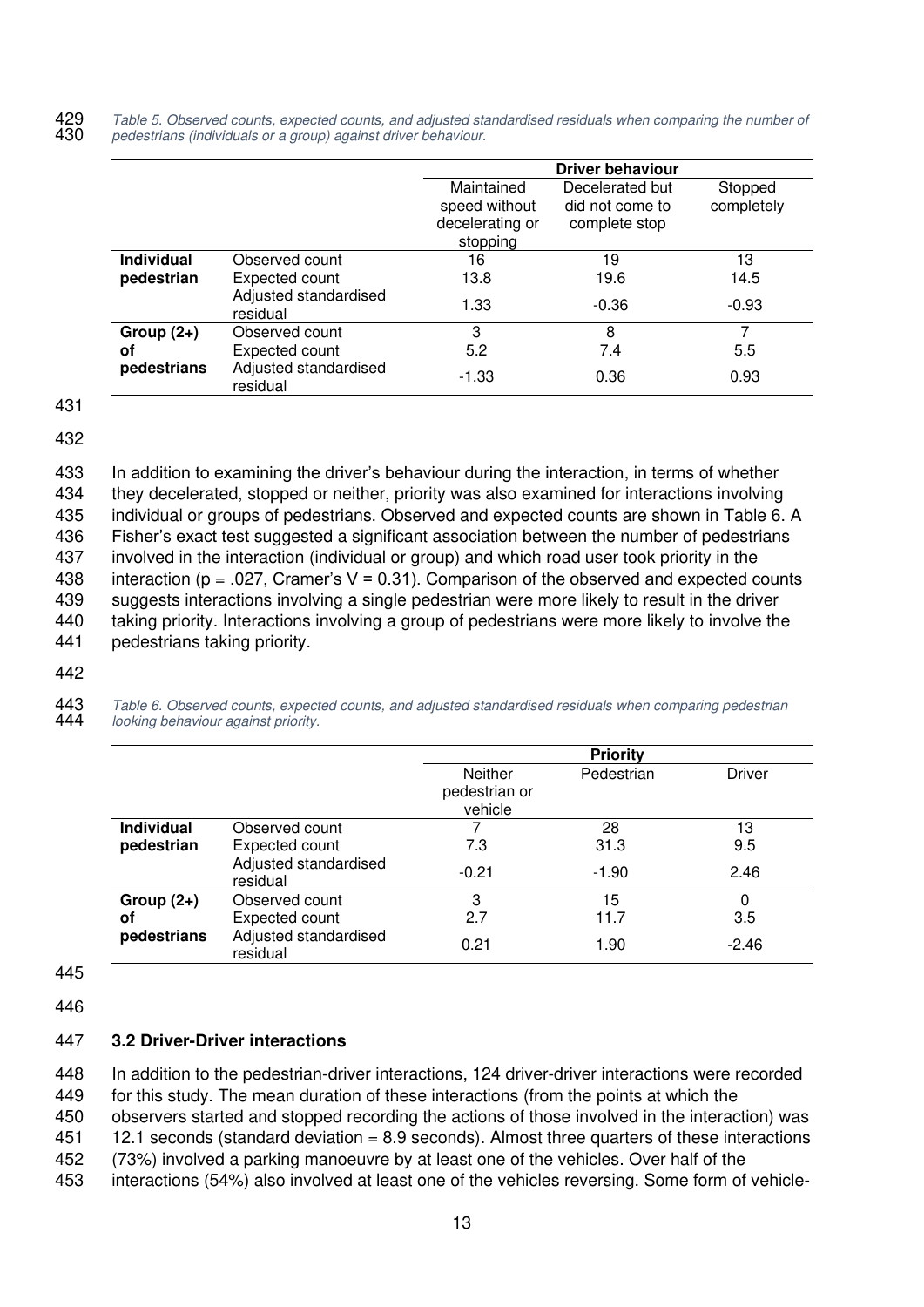based signal (e.g. use of horn, flash of headlights, or use of turn indicators) was used in 33% of interactions. The majority of these signals (23% of all interactions) were use of the turn indicators, with much less use of the headlights (2% or 3 out of 124 interactions) or the horn (1% or 1 out of 124 interactions). Some other form of signal was used in 8% of interactions (e.g. reverse or brake lights).

## Use of hand and head movements

461 It was not possible to observe one or both drivers' hands in 19 of the 124 interactions. Similarly, it was not possible to observe one or both drivers' head movements in 20 of the 124 interactions. Therefore, percentages reported for driver hand and head movements in this section exclude these 19 and 20 interactions for which data could not be recorded, respectively. For the remaining results, only 10% of interactions (10 out of 105) involved hand movements from one or both drivers, but head movements were used in 56% of interactions (58 out of 104. Almost all of the head movements involved in these interactions (55 out of 58) were due to at least one of the drivers looking towards the other driver or vehicle.

## Looking towards the other driver / vehicle

 As alluded to above, the vast majority of head movements made by a driver were to look towards the other driver involved in the interaction. For driver-driver interactions it was even more difficult than in pedestrian-driver interactions to confirm with certainty whether one driver looked directly at the other driver, due to the windscreen and moving speeds involved. Therefore, looking behaviour was only categorised as 'looking towards the other driver', acknowledging the potential uncertainty in whether the other driver was directly looked at, or not. Results showed that at least one of the drivers turned their head to look towards the other driver in 53% of interactions in which head movements could be observed (55 out of 104 interactions). A third of these interactions involved both drivers turning to look towards each other, but it was more common for only one of the drivers to look towards the other driver. As the observation location was a car park, this often occurred if one of the drivers was looking for a parking space or waiting to collect pedestrians, and attention was therefore not directed overtly towards other drivers.

# Does looking towards the other driver result in a different type of interaction outcome?

 We examined whether a driver's look towards another driver in the interaction influenced behaviour of the second driver. The response of the second driver was characterised as either no change in vehicle speed, a deceleration of the vehicle, without a complete stop, or stopping completely. **Error! Reference source not found.** shows counts of each category of interaction, based on the looking behaviour of one of the drivers and the response from the other driver. Note that each unique interaction could contribute two values to the observed counts in this cross-tabulation, as there were two drivers involved. This is why the total observed count is greater than the total number of interactions. A Fisher's exact test did not suggest a significant association between the looking behaviour of a driver and the 496 response of the other driver ( $p = .54$ , Cramer's V = 0.09).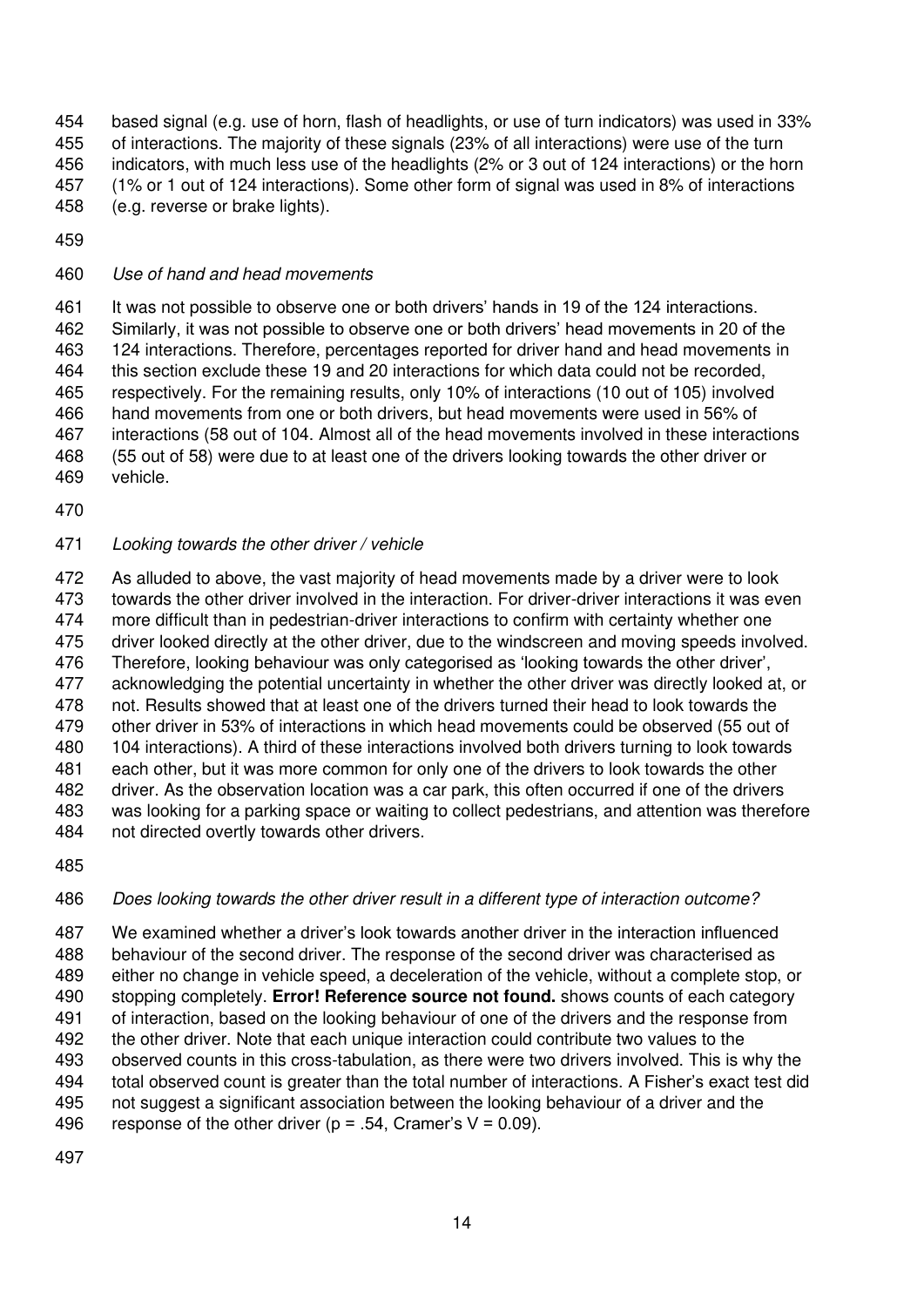498 Table 7. Observed counts, expected counts, and adjusted standardised residuals when comparing driver looking<br>499 behaviour against other driver's response. 499 behaviour against *other driver's response*.

|                             |                                   |                                                            | Other driver behaviour                              |                       |  |  |
|-----------------------------|-----------------------------------|------------------------------------------------------------|-----------------------------------------------------|-----------------------|--|--|
|                             |                                   | Maintained<br>speed without<br>decelerating or<br>stopping | Decelerated but<br>did not come to<br>complete stop | Stopped<br>completely |  |  |
| <b>Driver did</b>           | Observed count                    | 58                                                         | 15                                                  | 27                    |  |  |
| not look                    | Expected count                    | 58.4                                                       | 12.7                                                | 28.9                  |  |  |
| towards the<br>other driver | Adjusted standardised<br>residual | $-0.12$                                                    | 1.06                                                | $-0.65$               |  |  |
| <b>Driver</b>               | Observed count                    | 43                                                         | 7                                                   | 23                    |  |  |
| looked                      | Expected count                    | 42.6                                                       | 9.3                                                 | 21.1                  |  |  |
| towards the<br>other driver | Adjusted standardised<br>residual | 0.12                                                       | $-1.06$                                             | 0.65                  |  |  |

500

 The connection between the looking behaviour of each driver involved in the interaction and which driver took priority was also examined. [Table 8](#page-15-0) shows the counts of interactions involving different looking behaviours and which driver took priority (if either did) during the interaction. A Fisher's exact test confirmed a significant interaction between the looking 505 behaviour of a driver and whether or not they then gained priority ( $p = 0.025$ , Cramer's V = 0.25). Examining the ASRs suggests that when both drivers looked towards the other driver, driver 1 was more likely to take priority in that interaction. When neither driver looked towards each other, neither driver took priority, and this occurred in a diverse range of interaction types. The residuals also suggest a trend that priority is taken by the driver who looks towards the other vehicle. For example, when driver 1 looked towards the other driver, the number of interactions in which that driver took priority was higher than expected. Likewise, when driver 2 looked towards the other driver, the number of interactions in which they took priority in that interaction was also higher than expected. However, the ASRs related to these trends do not reach two, and we should therefore treat this interpretation with caution.

516

517 Table 8. Observed counts, expected counts, and adjusted standardised residuals when comparing driver looking<br>518 behaviour against priority. behaviour against priority.

<span id="page-15-0"></span>

|                                       |                                   |                | <b>Priority</b> |          |
|---------------------------------------|-----------------------------------|----------------|-----------------|----------|
|                                       |                                   | Neither driver | Driver 1        | Driver 2 |
| <b>Both</b>                           | Observed count                    | 3              | 8               |          |
| drivers                               | Expected count                    | 6.4            | 3.8             | 7.8      |
| looked<br>towards the<br>other driver | Adjusted standardised<br>residual | $-1.81$        | 2.65            | -0.43    |
| Driver 1                              | Observed count                    | 4              | 6               | 9        |
| looked                                | Expected count                    | 6.7            | 4.0             | 8.3      |
| towards the<br>other driver           | Adjusted standardised<br>residual | $-1.43$        | 1.24            | 0.37     |
| Driver 2                              | Observed count                    | 5              | 2               | 11       |
| looked                                | Expected count                    | 6.4            | 3.8             | 7.8      |
| towards the<br>other driver           | Adjusted standardised<br>residual | $-0.74$        | $-1.11$         | 1.63     |
| <b>Neither</b>                        | Observed count                    | 32             | 10              | 27       |
| driver                                | Expected count                    | 24.5           | 14.5            | 30.0     |
| looked                                | Adjusted standardised<br>residual | 2.84           | -1.98           | $-1.11$  |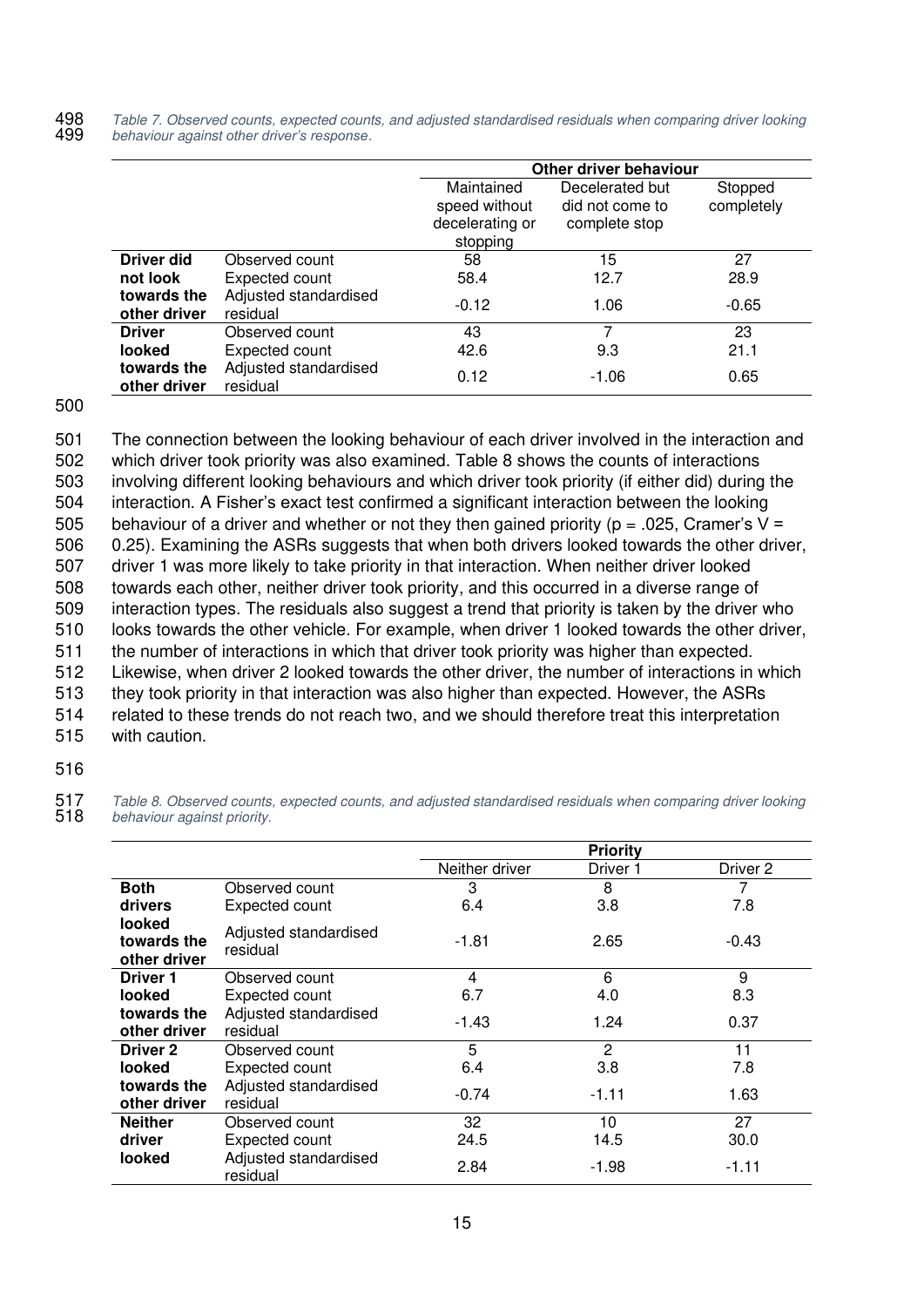| towards the  |  |  |  |
|--------------|--|--|--|
| other driver |  |  |  |
|              |  |  |  |

520 Is the use of signals by the driver associated with a different type of interaction?

 To assess the effect of signals on behaviour, the use of various vehicle signals (e.g. flash of headlights, use of turn indicators, honk of horn) by either driver, was used to understand the opposing driver's response in that interaction. [Table 9](#page-16-0) shows the counts of interactions that involved use of signals by either driver, and the behavioural response of the other driver. Note that, in each case, the driver did or did not use a signal. Therefore, each unique interaction could contribute two values to the observed counts in this cross-tabulation, resulting in a total observed count greater than the actual number of interactions. A Fisher's exact test suggested a marginally significant association between the use of a signal by one 529 of the drivers and the driving response of the other driver ( $p = 0.054$ , Cramer's V = 0.15). In other words, if one of the drivers used a signal during the interaction, the other driver was less likely to maintain their speed without decelerating or stopping.

532

519

533

# 534

535 Table 9. Observed counts, expected counts, and adjusted standardised residuals when comparing driver 1 use of<br>536 a signal against driver 2 behaviour. a signal against driver 2 behaviour.

<span id="page-16-0"></span>

|                    |                                   | Other driver behaviour                                     |                                                     |                       |
|--------------------|-----------------------------------|------------------------------------------------------------|-----------------------------------------------------|-----------------------|
|                    |                                   | Maintained<br>speed without<br>decelerating or<br>stopping | Decelerated but<br>did not come to<br>complete stop | Stopped<br>completely |
| <b>Driver did</b>  | Observed count                    | 111                                                        | 39                                                  | 53                    |
| not use a          | <b>Expected count</b>             | 104.0                                                      | 40.9                                                | 58.1                  |
| signal             | Adjusted standardised<br>residual | 2.32                                                       | $-0.79$                                             | $-1.87$               |
| <b>Driver used</b> | Observed count                    | 16                                                         | 11                                                  | 18                    |
| a signal           | <b>Expected count</b>             | 23.0                                                       | 9.1                                                 | 12.9                  |
|                    | Adjusted standardised<br>residual | $-2.32$                                                    | 0.79                                                | 1.87                  |

537

 The use of signals by either or both drivers was also compared, in relation to which driver took priority in the interaction, see [Table 10.](#page-16-1) A Fisher's exact test confirmed a significant 540 interaction between the use of signals and which driver took priority ( $p = .040$ , Cramer's V = 0.23). When driver 1 used a signal this led to an increased likelihood that they also took priority in the interaction. However, when neither driver used a signal, driver 1 was less likely to take priority.

544

545 Table 10. Observed counts, expected counts, and adjusted standardised residuals when comparing signal use of<br>546 drivers against priority. drivers against priority.

<span id="page-16-1"></span>

|             |                |                | <b>Priority</b> |          |
|-------------|----------------|----------------|-----------------|----------|
|             |                | Neither driver | Driver 1        | Driver 2 |
| <b>Both</b> | Observed count | ື              |                 |          |
| drivers     | Expected count | 1.8            |                 | ר ה      |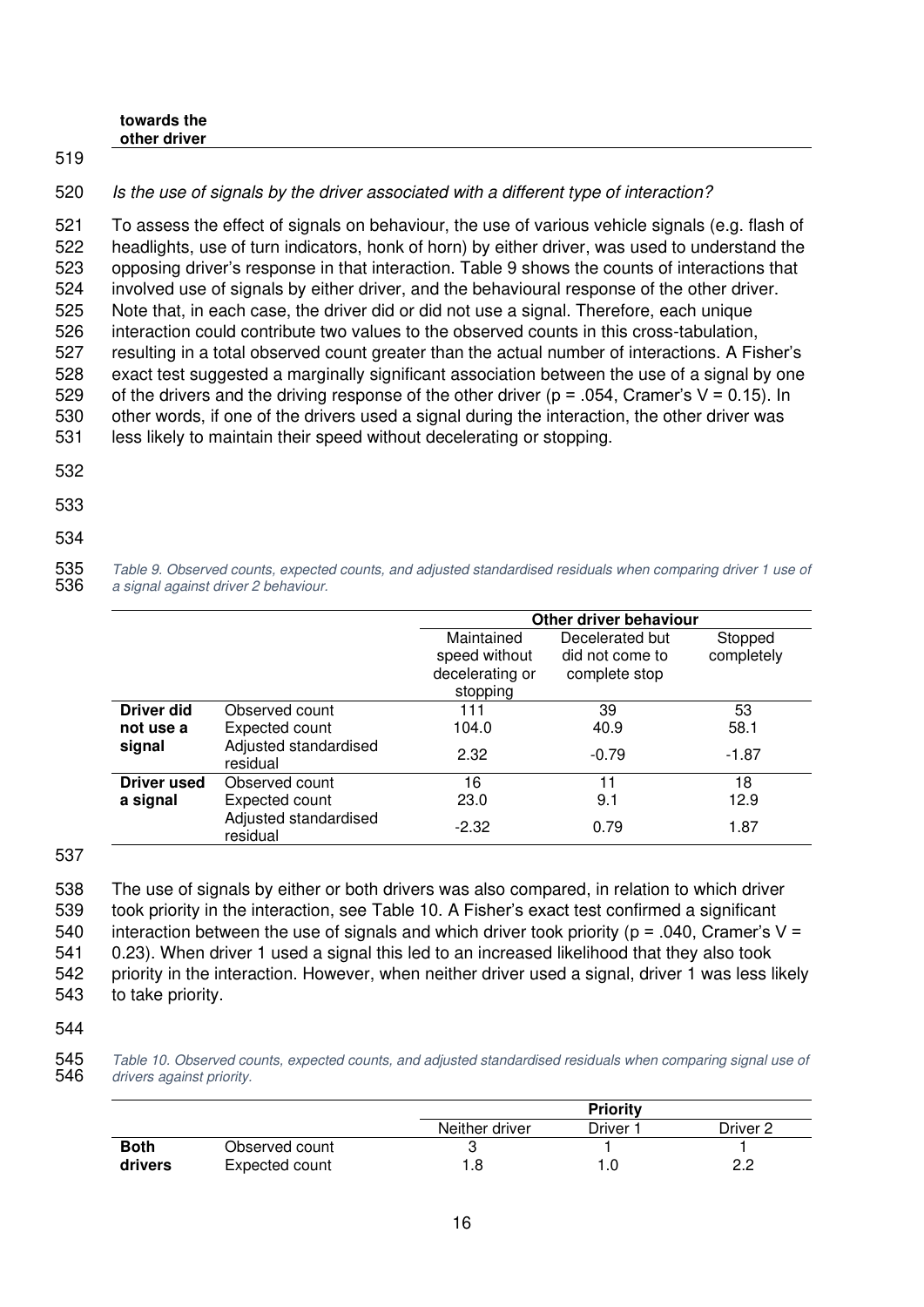| used<br>signals | Adjusted standardised<br>residual | 1.17    | $-0.05$ | $-1.08$ |
|-----------------|-----------------------------------|---------|---------|---------|
| <b>Driver 1</b> | Observed count                    | 7       | 11      |         |
| used signal     | Expected count                    | 8.9     | 5.2     | 10.9    |
|                 | Adjusted standardised<br>residual | $-0.88$ | 3.17    | $-1.76$ |
| <b>Driver 2</b> | Observed count                    | 2       | 2       | 6       |
| used signal     | Expected count                    | 3.5     | 2.1     | 4.4     |
|                 | Adjusted standardised<br>residual | $-1.07$ | $-0.08$ | 1.09    |
| <b>Neither</b>  | Observed count                    | 32      | 12      | 40      |
| driver used     | Expected count                    | 29.8    | 17.6    | 36.6    |
| signal          | Adjusted standardised<br>residual | 0.89    | $-2.65$ | 1.33    |

#### **4. Discussion**

 Understanding interactions between road users can help improve road safety and support ongoing work in the development of methods that AVs may use to communicate. We observed pedestrian-driver and driver-driver interactions at a UK car park, categorising the actions that took place in each of those interactions. We used these data to examine how the actions of one of the road users in the interaction were associated with the reactions of the other road user. A car park was selected as the observation site because it represents a shared space between pedestrians and drivers and was therefore likely to produce potentially ambiguous interaction situations, not governed by explicit rules of the road or conventional norms. Studying these types of interactions is beneficial in this context, as they rely solely on interpreting the actions and signals between the two parties. Studying these interactions also allows an appreciation of the cooperative behaviour required in the absence of clear road infrastructure, such as is present at pedestrian crossings or junctions.

#### **4.1 Pedestrian-Driver interactions**

 Hand gestures were relatively rare in pedestrian-driver interactions by either road user. This is consistent with other research suggesting explicit communication between pedestrians and drivers is rare (e.g. Lee et al, 2019; Dey & Derkin, 2017). However, the proportion of interactions that involved use of hand gestures was slightly higher than that found by Lee et al (4% of pedestrian-driver interactions in Lee et al (2019), compared with up to 17% of pedestrian-driver interactions in the current analysis). This could be explained by the fact that the observations reported here were at a shared space that may have produced more ambiguous interactions than in the road crossing situation observed by Lee et al. Hand gestures are probably useful when an interaction is ambiguous, as a method for resolving that ambiguity. The slow speeds used in the shared space setting may also have allowed more use of hand gestures for successful and observable communication, compared to faster speed settings, such as those used in Lee et al. (2019).

 Our first main research question was based on investigating how initial behaviours in an interaction relate to the final outcome of that interaction. Results showed that the driver's

behaviour appeared to be influenced by whether or not the pedestrian looked towards them.

Drivers were more likely to either stop completely, or continue at their current speed if the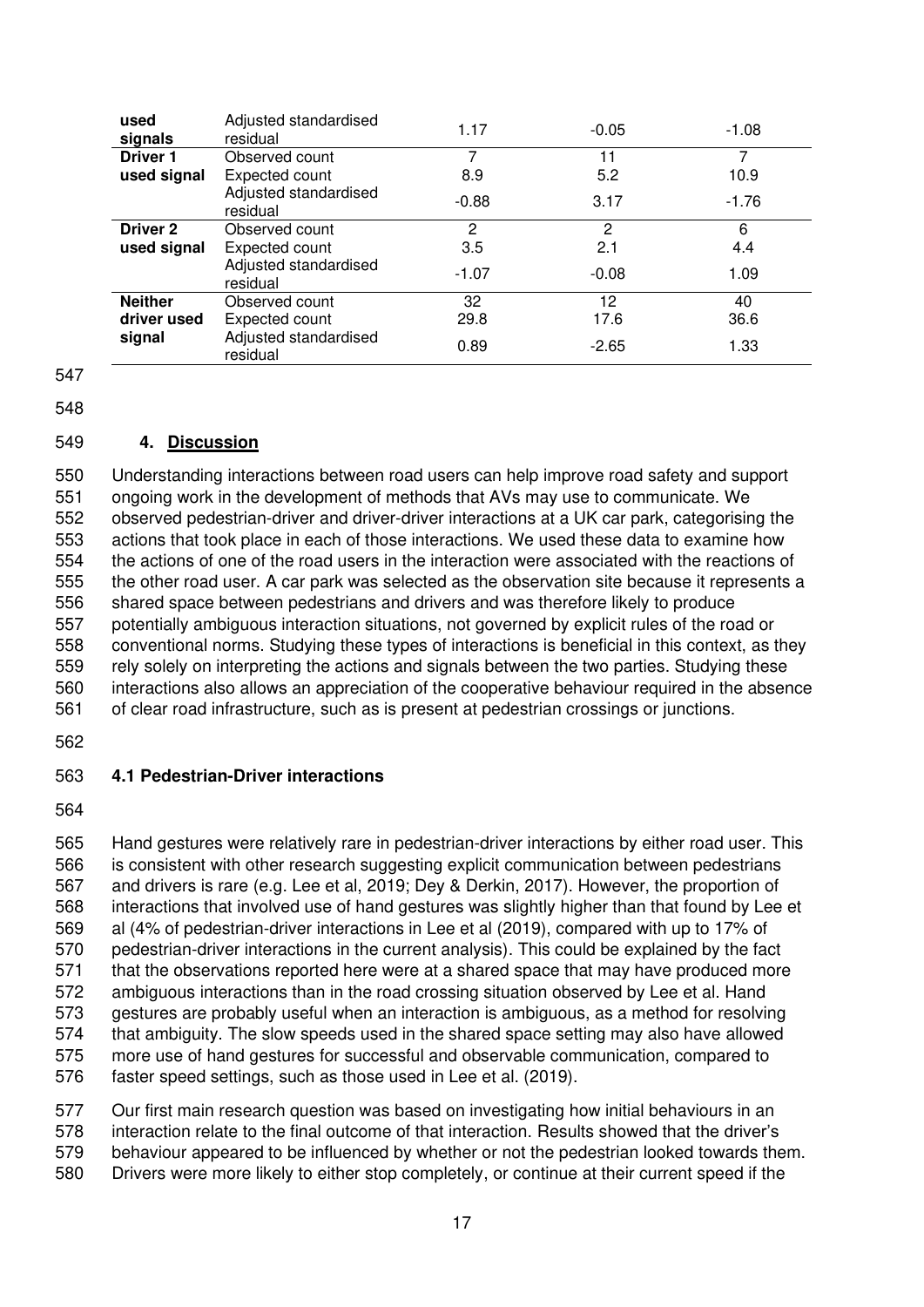pedestrian looked towards them, whereas they were more likely to slow down, but without stopping, if the pedestrian did not look towards them. Previous work has shown that if pedestrians look at a driver at crossing, there is increased likelihood that the driver will yield (Gueguen, Meineri & Eyssartier, 2015). However, our observations also suggest drivers may equally be encouraged to maintain their current speed when a pedestrian looks towards them. Our interpretation of these results is that by looking towards the driver, the pedestrian is prompting the driver to make a clear decision about their behaviour, either to stop completely or to continue on their present course. Not looking towards the driver potentially creates uncertainty for the driver, where it is not clear whether the pedestrian has seen them, and/or not obvious how the pedestrian is likely to behave. Slowing down may reflect this uncertainty in the driver. Interpreting the driver's action in this situation is also aided by information about the pedestrian's position during the interaction. For example, if the pedestrian was directly in the path of the driver this is more likely to prompt them to stop completely, regardless of where the pedestrian was looking. Unfortunately, however, this detailed level of pedestrian position was not recorded during our observations. One caveat with our interpretation of these results is that it was not possible to determine precisely whether the pedestrian was looking directly at the driver, or in the general direction of the driver/ their vehicle. However, it is can be argued that pedestrians are able to communicate their intentions and influence driver behaviour by simply looking in the general direction of a driver /vehicle, without looking directly at them, or making eye contact, (e.g. Kooij, Schneider, Flohr & Gavrila, 2014; Rasouli, Kotseruba & Tsotsos, 2017).

 Our second main research question related to which factors were related to which of the road users took priority in the interaction. Interactions were therefore also assessed on which of the road users took priority (defined by which slowed down or stopped for the other road user, allowing them to pass in front of them). A small proportion (15%) of interactions did not involve either road user taking priority. Pedestrians took priority in 78% of interactions that involved the priority being taken by one of the road users. This is higher than has been found in other scenarios involving the interaction of pedestrians and drivers. Varhelyi (1998) studied interactions at a non-signalised zebra crossing on a 50 km/h mid-block road in Sweden, and found that pedestrians had priority in only 5% of these. Observations of driver yielding behaviour at 10 uncontrolled crosswalks (Crowley-Koch & van Houten, 2011) suggested pedestrians were given priority on average during 12% of interactions. This value increased, however, when the pedestrian extended their arm, or raised their hand towards the driver, accounting for up to 45% of interactions. This study took place in the United States, but there may be cultural differences in yielding behaviour between different nations. For example, Ferenchak and Marshall (2018) recorded whether pedestrians or vehicles acquiesced during interactions, at 37 highly intermodal intersections in India. Their data suggests the proportion of interactions in which the pedestrian took priority was 54%, when averaged across all 37 interactions.

 The fact that the space for our car park site was shared between the different road users in our study is likely to account for the high proportion of interactions in which the pedestrian took priority. As the location was adjacent to a busy city-centre railway station, it consisted of a high volume of pedestrians crossing through it. As pedestrian numbers increase, particularly relative to vehicle numbers, the probability that a driver will give priority to a pedestrian increases (Ferenchak & Marshall, 2018). As our observed site was a car park, it resulted in slow vehicle speeds, and as a shared space in which high volumes of pedestrians were expected, interactions were likely to be cooperative in nature. In contrast, previous studies have often focused on crossing scenarios on higher speed roads. For example, Varhelyi's (1998) observations took place on a 50 km/h road, at a mid-block position i.e. not near a junction, meaning drivers were unlikely to be slowing down or driving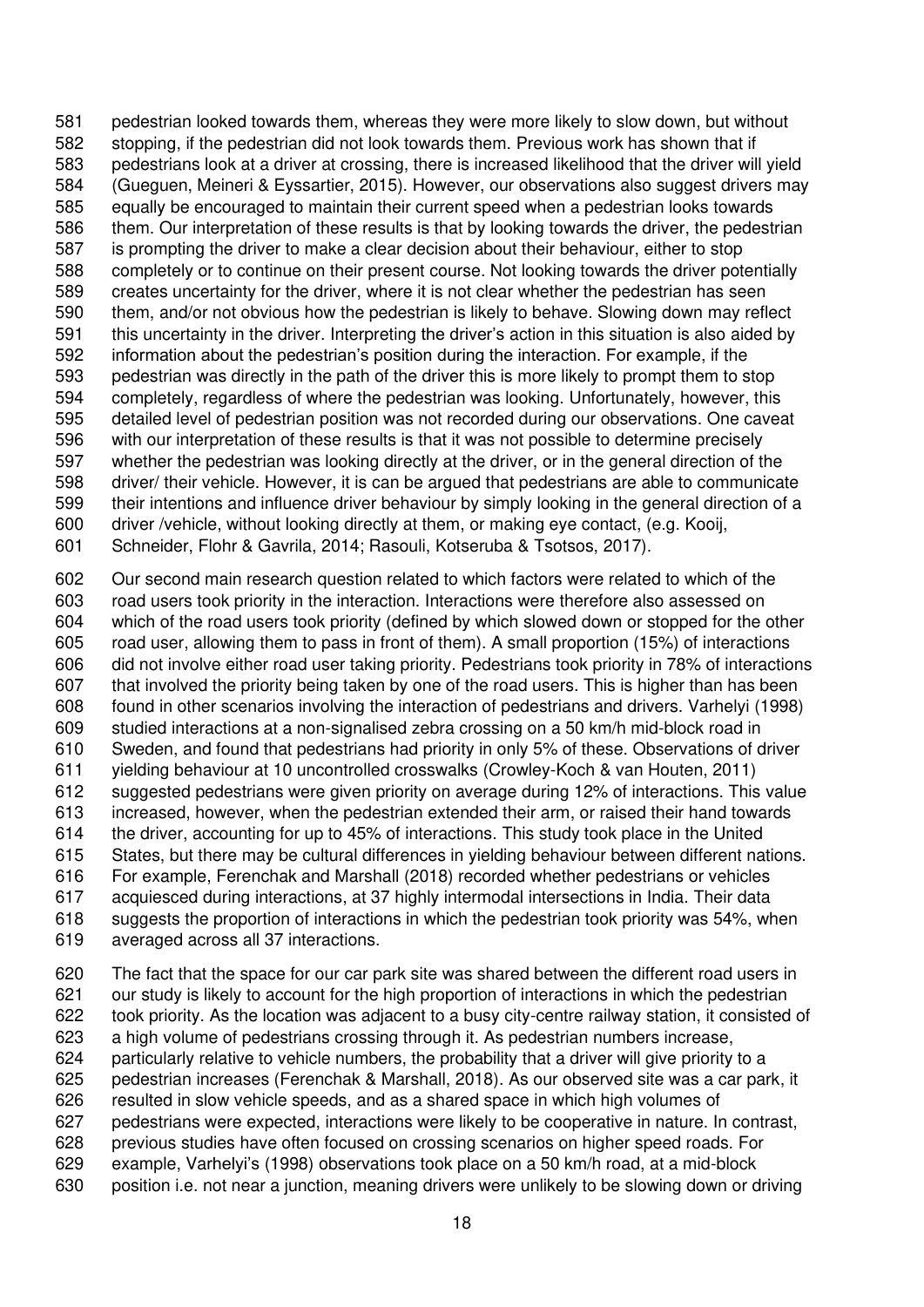more cautiously. Shared space settings such as the car park used in this study require greater cooperation and negotiation between users of the space (Hamilton-Baillie, 2008) than other road and urban contexts, and it is in such settings that communication between AVs and other road users may be most important, particularly given that the current development and introduction of AV systems often takes place in shared public realm spaces (Merat et al, 2018).

 Our observations did not suggest that pedestrians were more likely to have the priority if they looked towards the driver. This is in contrast to previous research on pedestrian crossing scenarios (e.g. Gueguen, Meineri & Eyssartier, 2015; Ren, Jiang & Wang, 2016), which suggests looking towards the driver, particularly eye contact, can increase the likelihood that the driver will yield to the pedestrian, and the distance they decelerate from to allow them to cross a road. The effect of looking towards the driver in terms of who takes priority may vary depending on the situation. In a road crossing situation, particularly at a designated crossing location, it is clear what the pedestrian's intention is and looking at a driver is likely to increase compliance with formal regulations or informal social norms (e.g. Hamlet, Axelrod & Kuerschner, 1984) that promote yielding to pedestrians. In a shared space setting, however, the interactions may be more ambiguous, and the intentions and planned actions of the pedestrian may be less clear. Looking towards the driver appears to reduce the uncertainty in the interaction, but this can equally result in either the driver or the pedestrian taking priority. It is also possible that the shared space setting and the high volume of pedestrians led to fewer pedestrians looking towards drivers due to an assumption that drivers would be driving cautiously and react accordingly in the presence of pedestrians.

 Priority in pedestrian-driver interactions was, however, influenced by the number of pedestrians involved. Drivers were more likely to give priority to a group of pedestrians, than a single pedestrian. This supports previous research that shows an increase in driver yielding behaviour when groups of pedestrians are waiting to cross a road, compared with a

- single pedestrian (e.g. Himanen & Kulmala, 1988; Sucha, Dostal & Risser, 2017).
- 

# **4.2 Driver-Driver interactions**

 Explicit vehicle-based signals were used in a third of interactions between drivers, but hand gestures were relatively rare, used in only 10% of interactions. This suggests that currently, signals from the vehicle itself are more common than signals from the driver, which tend to be infrequent. This supports other work that has shown the relative importance of vehicle movements and the associated implicit communication, compared with explicit communication by the driver (e.g. Dey & Derkin, 2017). Research has also shown that hand gestures are rare across different cultural contexts (Lee et al, 2019). The development of communication mechanisms for automated vehicles may therefore not have to replace explicit communication from the drivers themselves. However, we also found that drivers would frequently turn and look towards the other driver involved in the interaction. In addressing our first research question, we did not find an association between this looking behaviour and the subsequent driving response of the other driver however, unlike the pattern found in pedestrian-driver interactions.

In addressing our second research question however, related to actions associated with

taking priority, our observations did suggest that looking towards the other driver was

associated with the driver who looked taking priority in the interaction. This may demonstrate

- the potential importance for drivers of looking towards other drivers, in communicating
- intentions and resolving interaction ambiguities. Although our observations were unable to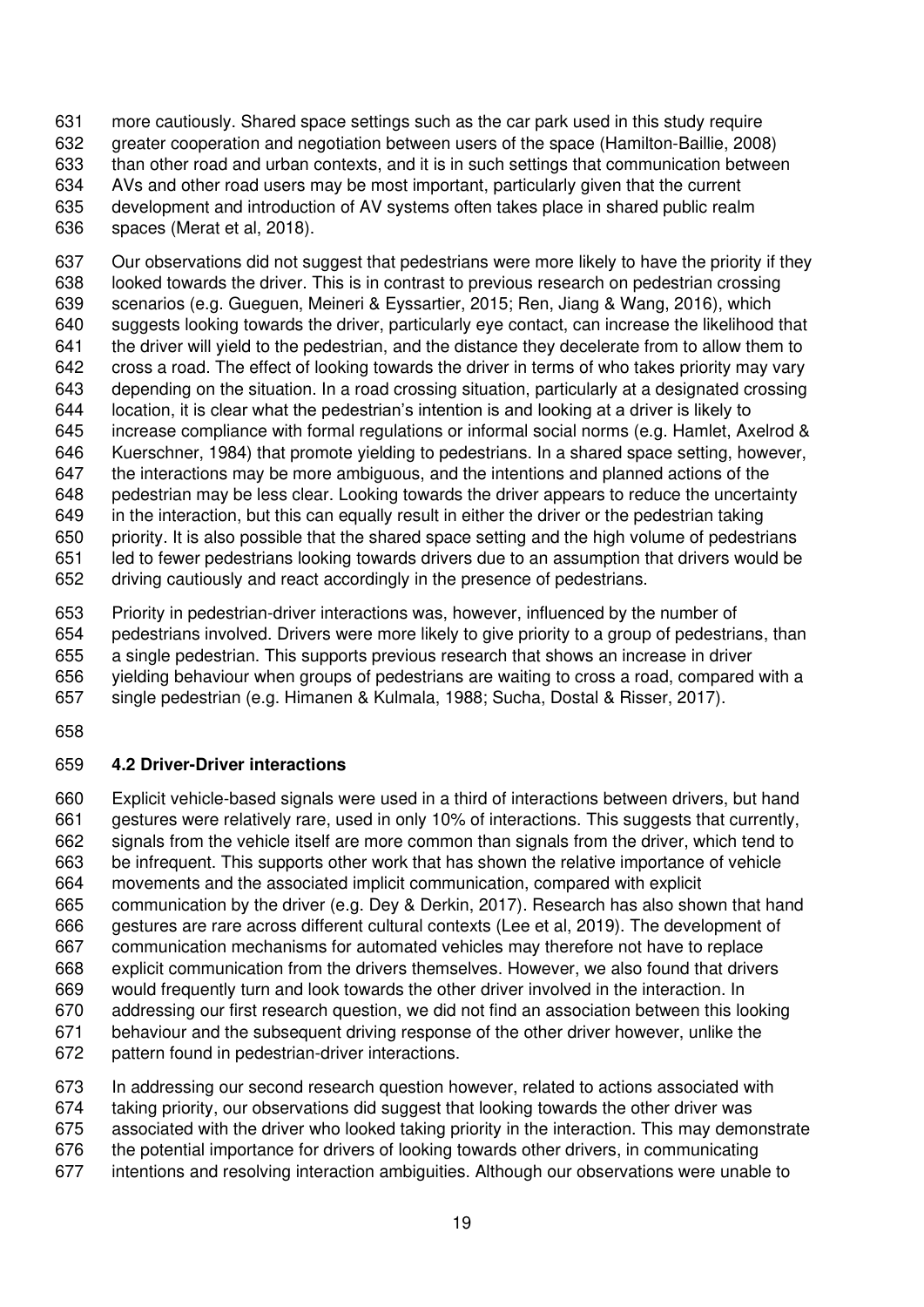confirm with certainty whether eye contact was made when a driver looked towards the other driver, it is possible that eye contact does play a significant role in these low-speed driver- driver interactions. This may be in contrast to interactions with pedestrians, where eye contact may be less frequent (e.g. Sucha, Dostal & Risser, 2017). Without the option of directing gaze towards another driver or making eye contact, automated vehicles may require alternative methods for influencing and resolving issues related to priority in an interaction. They may also need to appropriately interpret the looking behaviour of other road users.

 Use of vehicle-based signals by one driver was associated with the other driver being less likely to continue at their same speed without slowing or stopping, and with the other driver giving priority to the signalling driver. This confirms that signals from a vehicle can help resolve interactions, providing justification for ongoing efforts to develop external signal- based communication methods for automated vehicles. These findings related to signal use, taken in combination with our findings about the role of looking towards a vehicle, highlights the importance of visual communication between road users in creating greater clarity during road user interactions. Communication with other road users will be an important task for AVs and has been shown to give other road users greater confidence in interacting with AVs (Merat et al, 2018). Research is needed to understand the most appropriate ways this communication can take place.

# **5. Conclusion**

 Understanding interactions between road users, and how they communicate, can help make transport systems safer and support the development of effective communication methods for automated vehicles. This study aimed to identify how different behaviours at the beginning of an interaction were associated with subsequent behaviours and the outcome of the interaction. To address this aim we carried out detailed field observations of pedestrian- driver and driver-driver interactions at a shared space location. This choice of location helps advance our knowledge of road user interactions, as previous research has focused primarily on rule-based or unambiguous road crossing situations. It will be important for the design of AV communication strategies to understand interactions in such shared space settings, given the frequent occurrence of vehicle and pedestrian interactions and the high potential for ambiguities in these interactions. This study contributes towards our understanding in this area.

 The observations demonstrated that interaction outcomes are associated with different factors related to the road user, and the looking behaviour of both pedestrians and drivers have an impact on the interaction. In particular, looking towards a driver appears to reduce uncertainty in the interactions and helps confirm which road user will take priority. Although communication between an automated vehicle and a human road user may not be the same as between two human road users, our findings do have implications for the design of automated vehicle communication strategies, for example in demonstrating that current nonverbal communication can reduce uncertainty in interactions. Future research should further consolidate these conclusions and extend them to understand communication and interaction between human road users and AVs. The results suggest there is value in developing our understanding of how nonverbal communication can be used by AVs to reduce uncertainty in interactions with human road users. Such research is needed to develop a consensus and overcome current discord within the literature (e.g. Clamann, Aubert & Cummings, 2015, and Mahadevan et al, 2018). This future research should account for potential cultural differences in how road users communicate during interactions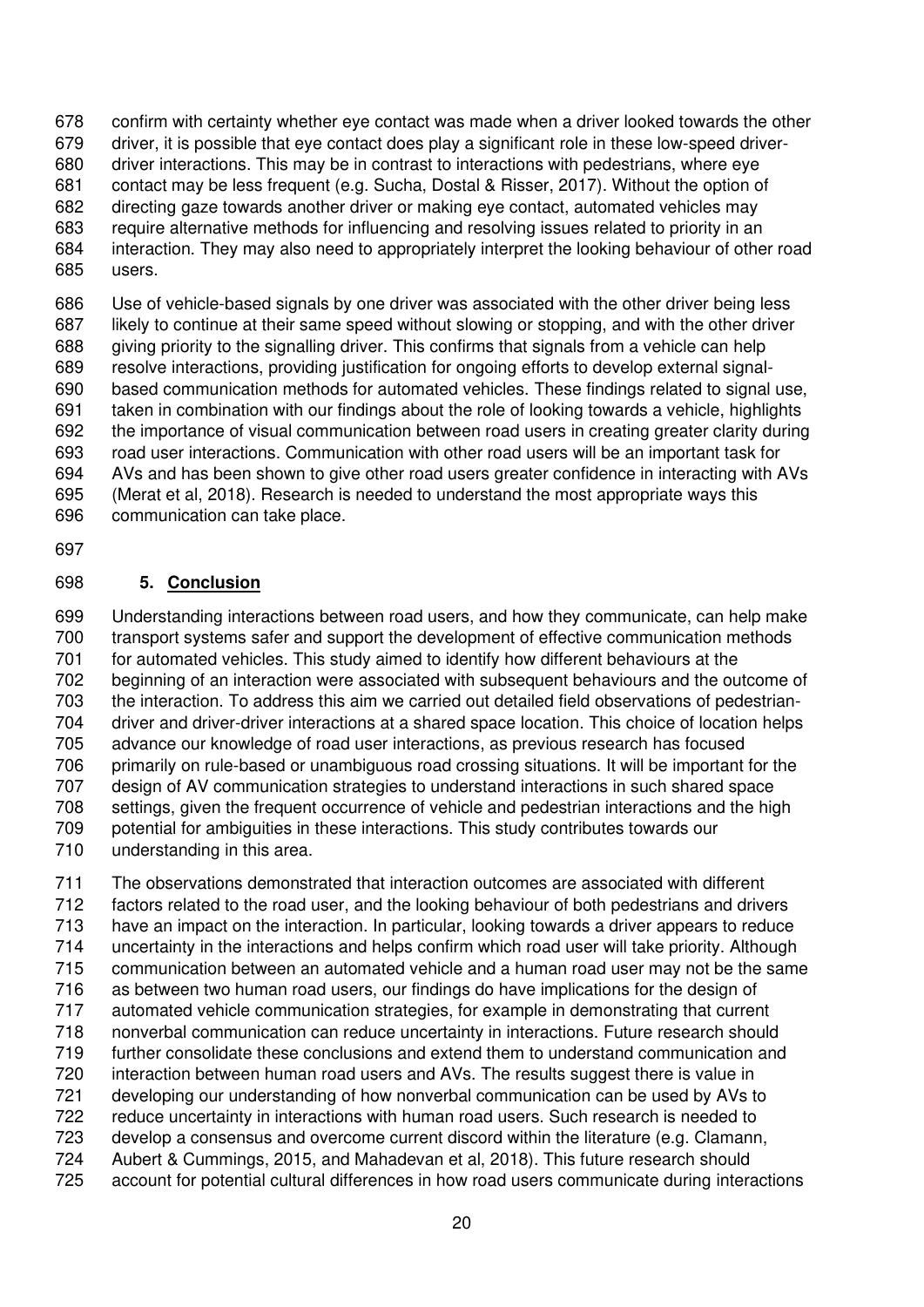- and the implications this may have for AVs operating in different countries and cultural contexts. Our results provide a picture for a UK-based context, further work is needed to see if these results generalise to other contexts. Testing some of the conclusions drawn from our study, for example, that looking towards a driver can increase the smoothness with which interactions transpire, should be validated through experimental designs. This would help overcome some of the limitations associated with the reported observational field study, such as the difficulty in determining whether the driver or vehicle was viewed.
- 

#### **Acknowledgements**

 This work was supported by funding from the European Union's Horizon 2020 research and innovation programme, as part of the interACT project [grant agreement number 723395].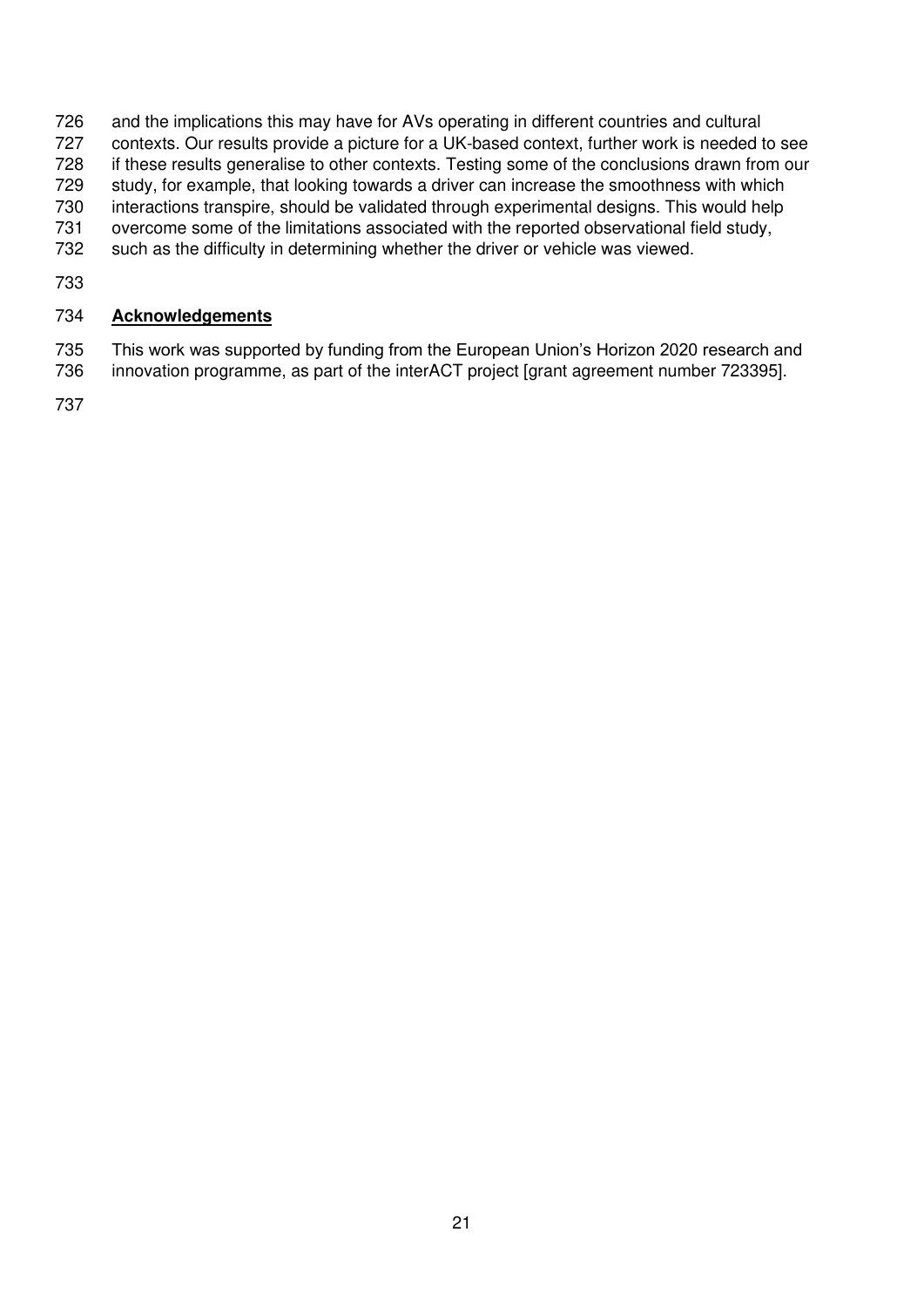#### **References**

- Bjorkman, K. et al (2008). Deliverable 5.8: In-depth accident causation database and
- analysis report. EU SafetyNet project, "Building the European Road Safety Observatory"
- Available online at [http://erso.swov.nl/safetynet/fixed/WP5/SN\\_D5\\_8\\_In-](http://erso.swov.nl/safetynet/fixed/WP5/SN_D5_8_In-Depth_accident_causation_database_and_analysis_report.pdf)
- [Depth\\_accident\\_causation\\_database\\_and\\_analysis\\_report.pdf](http://erso.swov.nl/safetynet/fixed/WP5/SN_D5_8_In-Depth_accident_causation_database_and_analysis_report.pdf) [Accessed 03/02/2019].

 Clamann, M., Aubert, M., & Cummings, M. L. (2015). Evaluation of vehicle-to-pedestrian communication displays for autonomous vehicles. Human Factors: The Journal of the Human Factors and Ergonomics Society, 57(3), 407-434.

746 Crowley-Koch, B. J., Van Houten, R., & Lim, E. (2011). Effects of pedestrian prompts on 747 motorist vielding at crosswalks. Journal of applied behavior analysis, 44(1), 121-126. motorist yielding at crosswalks. Journal of applied behavior analysis, 44(1), 121-126.

 Deb, S., Strawderman, L. J., & Carruth, D. W. (2018). Investigating pedestrian suggestions for external features on fully autonomous vehicles: A virtual reality experiment. Transportation Research Part F: Traffic Psychology and Behaviour, 59, 135-149.

- 751 Department for Transport (2011). Local Transport Note 1/11: Shared Space. London: Department for Transport.
- Department for Transport (2017). Cycling and Walking Investment Strategy. London: Department for Transport.
- 755 Department for Transport (2018). The Highway Code. London: Department for Transport.

Dey, D., & Terken, J. (2017). Pedestrian interaction with vehicles: roles of explicit and

757 implicit communication. In Proceedings of the 9th International Conference on Automotive User Interfaces and Interactive Vehicular Applications (pp. 109-113). ACM.

- Dietrich, A., Bengler, K., Portouli, E. et al (2018). interACT Deliverable 2.1. Preliminary description of psychological models on human-human interaction in traffic. EU H2020 project "Designing cooperative interaction of automated vehicles with other road users in mixed traffic environments", grant number 723395.
- European Cycling Federation (2017). National Cycling Policies. ECF, available online at: [https://ecf.com/what-we-do/cycling-all-policies/national-cycling-policies.](https://ecf.com/what-we-do/cycling-all-policies/national-cycling-policies) [Accessed 14/06/2019].
- 766 Everitt, B. S. (1992). The analysis of contingency tables. 2<sup>nd</sup> edition. London: Chapman and Hall/CRC.
- Färber, B. (2016). Communication and communication problems between autonomous vehicles and human drivers. In Autonomous Driving (pp. 125-144). Springer, Berlin, Heidelberg.
- Ferenchak, N. N., & Marshall, W. E. (2018). Spontaneous order of pedestrian and vehicle 772 intersection conflicts in the Indian context. Transportation Research Part F: Traffic Psychology and Behaviour, 55, 451-463.
- Guéguen, N., Meineri, S., & Eyssartier, C. (2015). A pedestrian's stare and drivers' stopping behavior: A field experiment at the pedestrian crossing. Safety Science, 75, 87-89.
- Habibovic, A., & Davidsson, J. (2012). Causation mechanisms in car-to-vulnerable road user
- 777 crashes: Implications for active safety systems. Accident Analysis & Prevention, 49, 493-
- 500.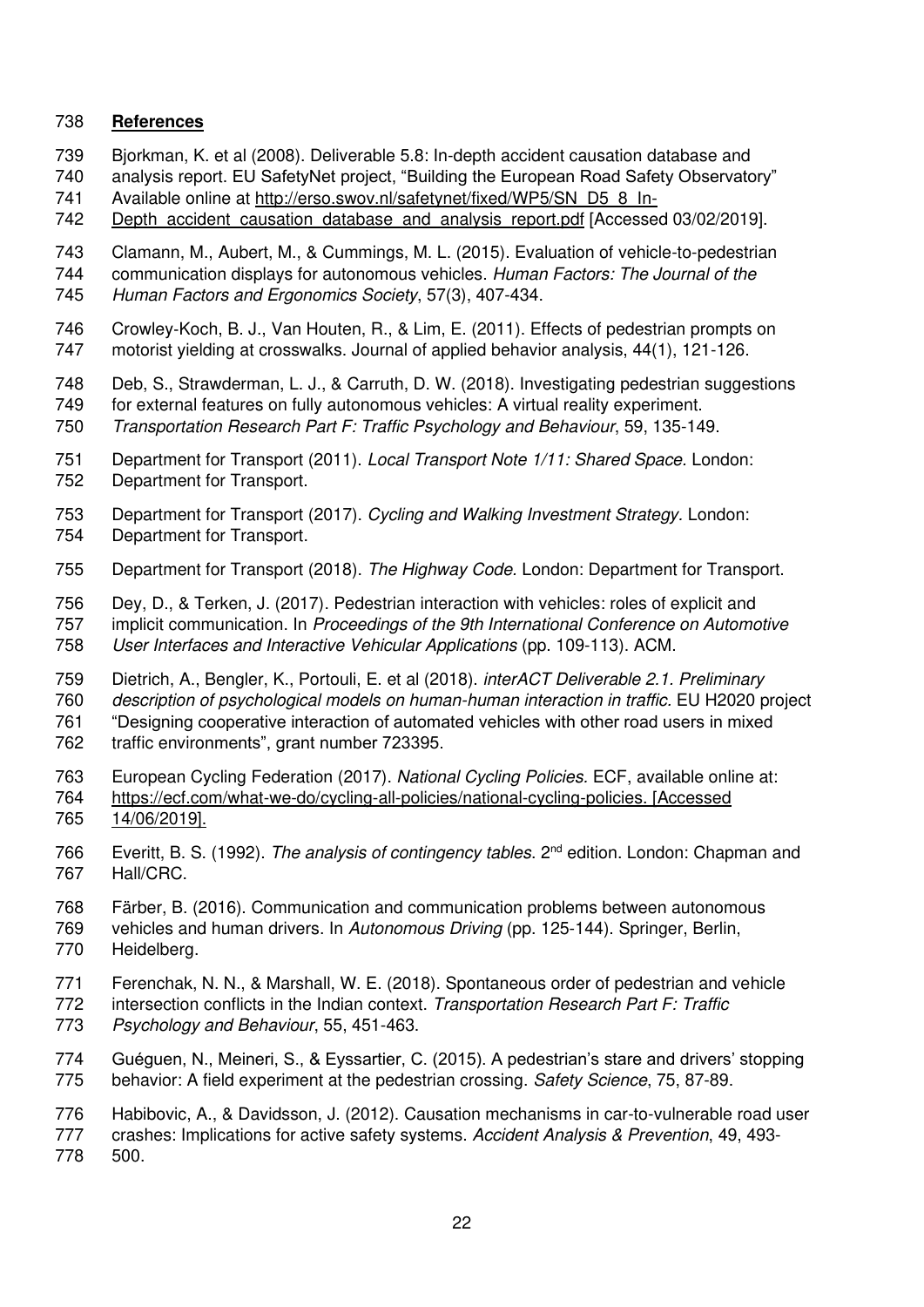- Habibovic, A., Lundgren, V., Andersson, J. et al (2018). Communicating intent of automated vehicles to pedestrians. Frontiers in Psychology, 9, 1336.
- 781 Hamilton-Baillie, B. (2008). Shared space: Reconciling people, places and traffic. Built Environment, 34(2), 161-181.
- Hamilton, A., Waterson, B., & Snell, I. (2014). Human perceptions of vehicle turning intention: overall performance and contributory factors. Transportation Research Record, 2458(1), 8-15.
- Hamlet, C. C., Axelrod, S., & Kuerschner, S. (1984). Eye contact as an antecedent to compliant behavior. Journal of Applied Behavior Analysis, 17(4), 553-557.
- Hensch, A. C., Neumann, I., Beggiato, M., Halama, J., & Krems, J. F. (2019). Effects of a light-based communication approach as an external HMI for Automated Vehicles--a Wizard-of-Oz Study. Transactions on Transport Sciences, 10(2), 18-32.
- Himanen, V., & Kulmala, R. (1988). An application of logit models in analysing the behaviour of pedestrians and car drivers on pedestrian crossings. Accident Analysis & Prevention, 20(3), 187-197.
- Imbsweiler, J., Ruesch, M., Weinreuter, H., León, F. P., & Deml, B. (2018). Cooperation
- behaviour of road users in t-intersections during deadlock situations. Transportation research part F: traffic psychology and behaviour, 58, 665-677.
- Karndacharuk, A., Wilson, D. J., & Dunn, R. (2014). A review of the evolution of shared (street) space concepts in urban environments. Transport Reviews, 34(2), 190-220.
- Kaparias, I., Bell, M. G., Miri, A., Chan, C., & Mount, B. (2012). Analysing the perceptions of 800 pedestrians and drivers to shared space. Transportation Research Part F: Traffic 801 Psychology and Behaviour, 15(3), 297-310.
- Kaparias, I., Bell, M. G., Dong, W., Sastrawinata, A., Singh, A., Wang, X., & Mount, B. (2013). Analysis of pedestrian–vehicle traffic conflicts in street designs with elements of shared space. Transportation research record, 2393(1), 21-30.
- Kaparias, I., Bell, M. G., Biagioli, T., Bellezza, L., & Mount, B. (2015). Behavioural analysis of interactions between pedestrians and vehicles in street designs with elements of shared 807 space. Transportation Research Part F: Traffic Psychology and Behaviour, 30, 115-127.
- Kauffmann, N., Winkler, F., Naujoks, F., & Vollrath, M. (2018). "What Makes a Cooperative
- Driver?" Identifying parameters of implicit and explicit forms of communication in a lane
- 810 change scenario. Transportation research part F: traffic psychology and behaviour, 58,
- 1031-1042.
- Kooij, J. F. P., Schneider, N., Flohr, F., & Gavrila, D. M. (2014, September). Context-based
- 813 pedestrian path prediction. In European Conference on Computer Vision (pp. 618-633).
- Springer, Cham.
- Lee, Y.M., Madigan, R., Giles, O., Garach-Morcillo, L., Markkula, G., Fox, C., Camara, F.,
- Rothmueller, M., Vendelbo-Larsen, S.A., Rasmussen, P.H., Dietrich, A., Nathanael, D.,
- 817 Portouli, V., Schieben, A., Merat, N. (2019). Road users rarely use explicit communication
- *techniques when interacting in today's traffic: Implications for Automated Vehicles*.
- Manuscript submitted for publication.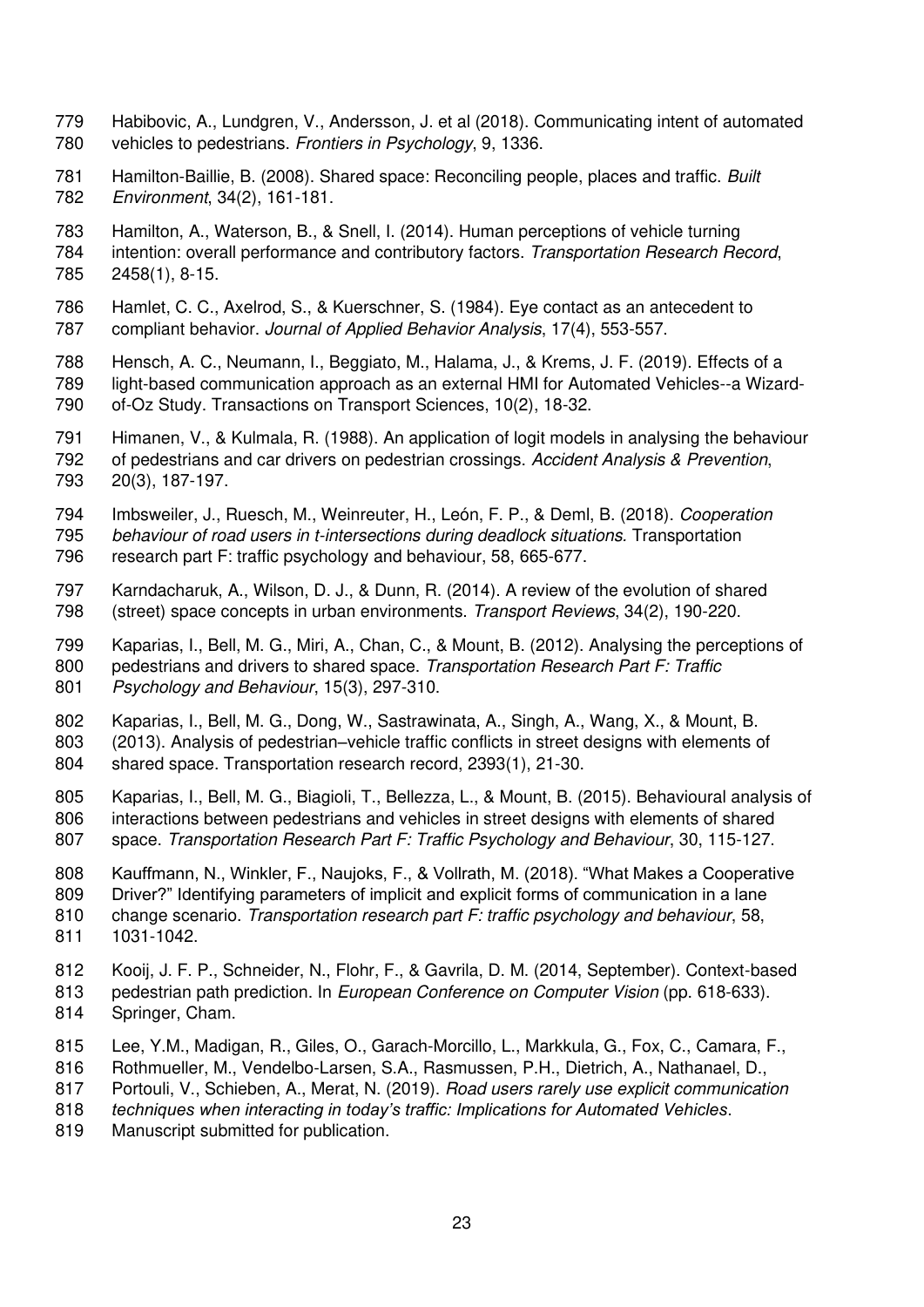- Mahadevan, K., Somanath, S., & Sharlin, E. (2018). Communicating awareness and intent in
- 821 autonomous vehicle-pedestrian interaction. In Proceedings of the 2018 CHI Conference on
- 822 Human Factors in Computing Systems (p. 1-12), ACM,
- <https://doi.org/10.1145/3173574.3174003>
- Markkula, G., Madigan, R., Nathanael, D., Portouli, E., Lee, Y. M., Dietrich, A., ... & Merat, N.
- (2020). Defining interactions: A conceptual framework for understanding interactive behaviour in human and automated road traffic. Theoretical Issues in Ergonomics Science,
- DOI: 10.1080/1463922X.2020.1736686.
- Merat, N., Louw, T., Madigan, R., Wilbrink, M., & Schieben, A. (2018). What externally presented information do VRUs require when interacting with fully Automated Road
- 830 Transport Systems in shared space?. Accident Analysis & Prevention, 118, 244-252.
- Otte, D., Jänsch, M., & Haasper, C. (2012). Injury protection and accident causation parameters for vulnerable road users based on German In-Depth Accident Study GIDAS. 833 Accident Analysis & Prevention, 44(1), 149-153.
- Parkin, J., Clark, B., Clayton, W., Ricci, M., & Parkhurst, G. (2017, October). Autonomous 835 vehicle interactions in the urban street environment: A research agenda. In Proceedings of
- 836 the Institution of Civil Engineers-Municipal Engineer (Vol. 171, No. 1, pp. 15-25). Thomas
- Telford Ltd.
- Rasouli, A., Kotseruba, I., & Tsotsos, J. K. (2017). Are they going to cross? A benchmark 839 dataset and baseline for pedestrian crosswalk behavior. In Proceedings of the IEEE 840 International Conference on Computer Vision (pp. 206-213).
- Ren, Z., Jiang, X., & Wang, W. (2016). Analysis of the Influence of Pedestrians' eye Contact 842 on Drivers' Comfort Boundary During the Crossing Conflict. Procedia Engineering, 137, 399-406.
- Rettenmaier, M., Albers, D., & Bengler, K. (2020). After you?!–Use of external human- machine interfaces in road bottleneck scenarios. Transportation Research Part F: Traffic Psychology and Behaviour, 70, 175-190.
- 847 Risser, R. (1985). Behavior in traffic conflict situations. Accident Analysis & Prevention, 17(2), 179-197.
- Rosenbloom, T. (2009). Crossing at a red light: Behaviour of individuals and groups. Transportation research part F: traffic psychology and behaviour, 12(5), 389-394.
- 851 SAE International (2018). J3016: Taxonomy and Definitions for Terms Related to Driving 852 Automation Systems for On-Road Motor Vehicles. Warrendale, PA: SAE International.
- Salamati, K., Schroeder, B., Geruschat, D., & Rouphail, N. (2013). Event-based modeling of driver yielding behavior to pedestrians at two-lane roundabout approaches. Transportation Research Record: Journal of the Transportation Research Board, (2389), 1-11.
- Schieben, A., Wilbrink, M., Kettwich, C., Madigan, R., Louw, T., & Merat, N. (2019).
- Designing the interaction of automated vehicles with other traffic participants: design
- 858 considerations based on human needs and expectations. Cognition, Technology & Work,
- 21(1), 69-85.
- 860 Sharpe, D. (2015). Your chi-square test is statistically significant: now what? Practical 861 Assessment, Research & Evaluation, 20.